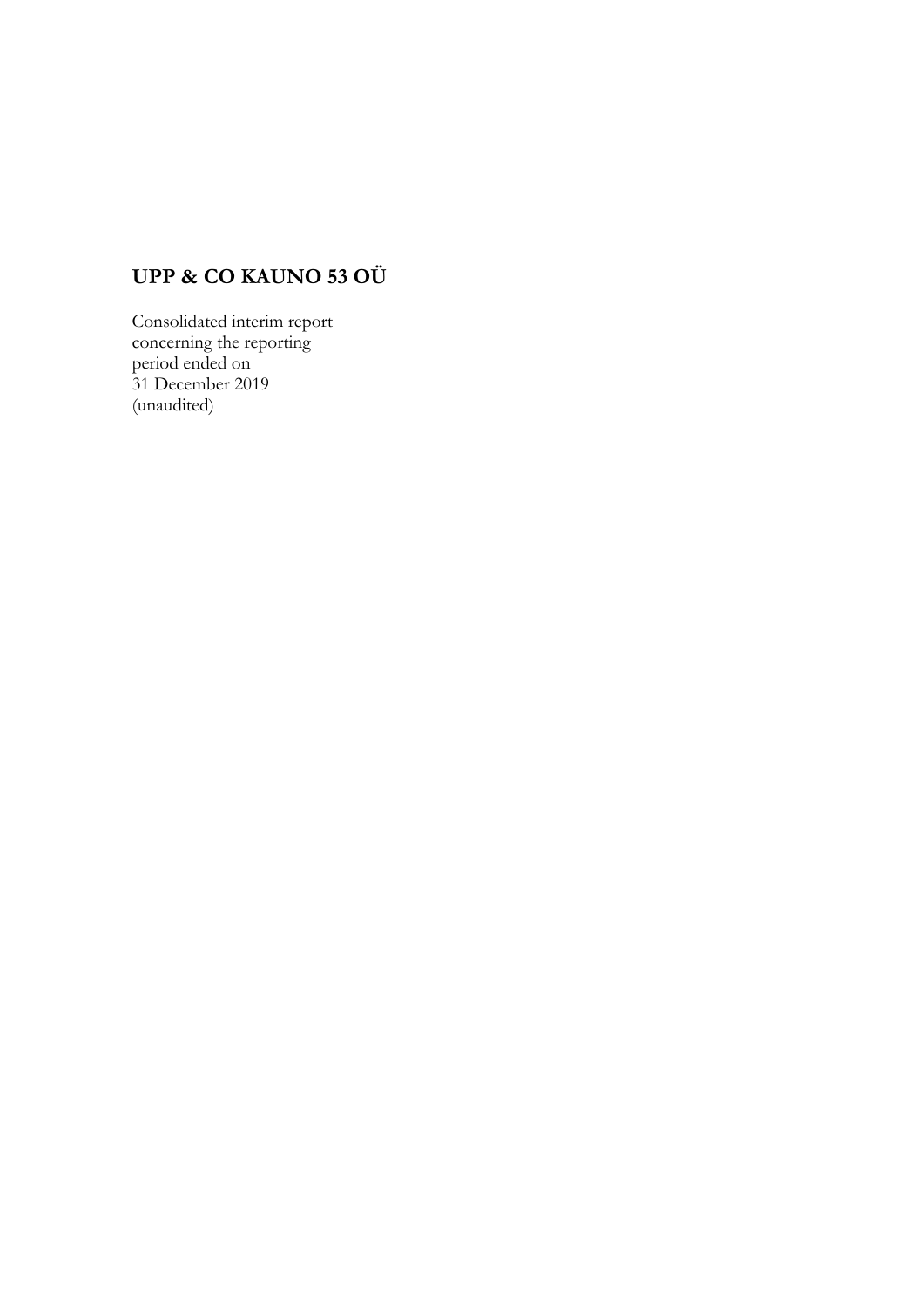## **CONSOLIDATED INTERIM REPORT**

## **UPP & CO KAUNO 53 OÜ**

Beginning of reporting period: 1 January 2019 End of reporting period: 31 December 2019

Registry code: 14194597

Registered office: Pärnu mnt 141

Tallinn 11314 Harju County

Telephone: +372 661 6450

e-mail address: website address: property@unitedpartners.ee www.unitedpartners.ee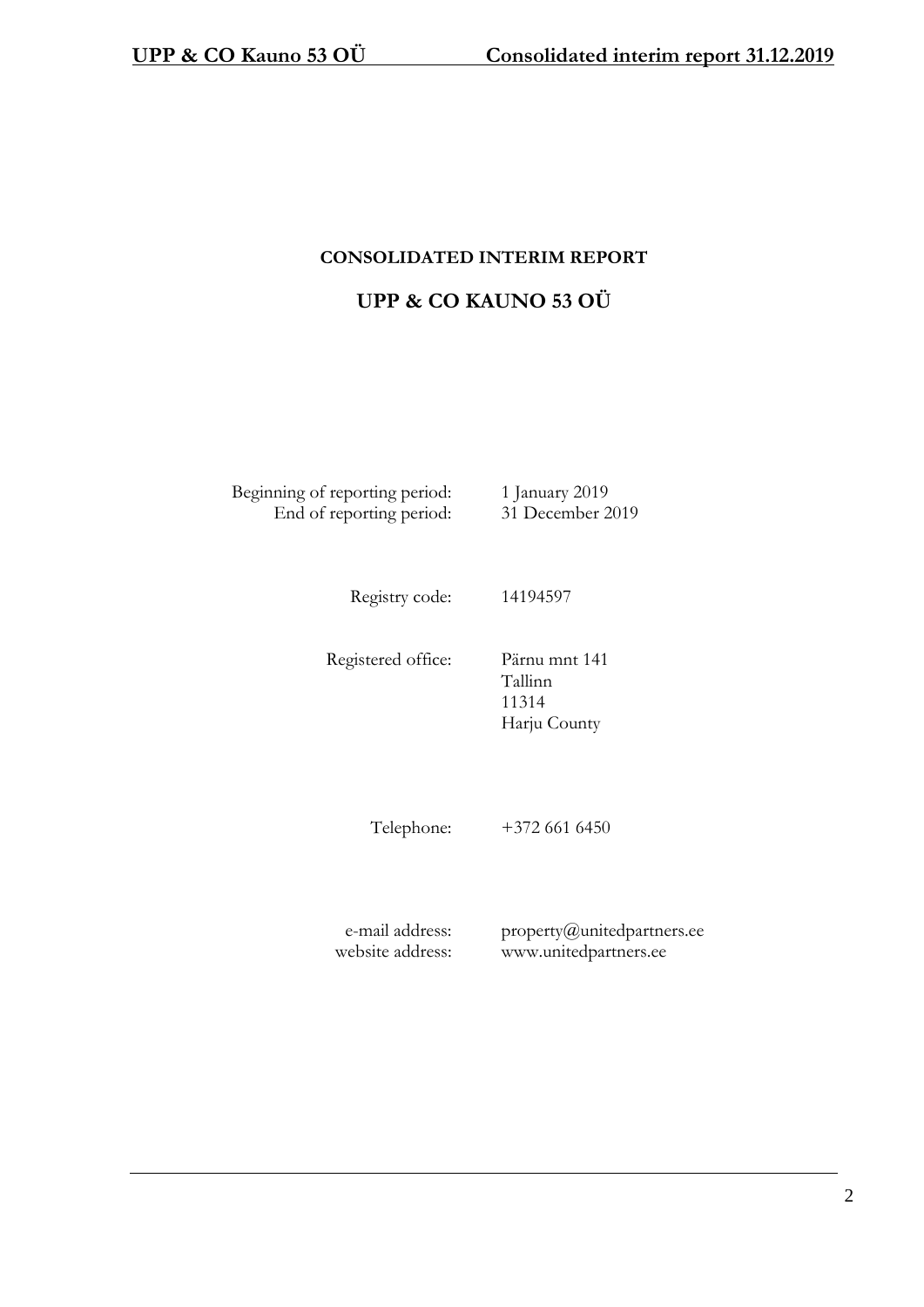# Table of contents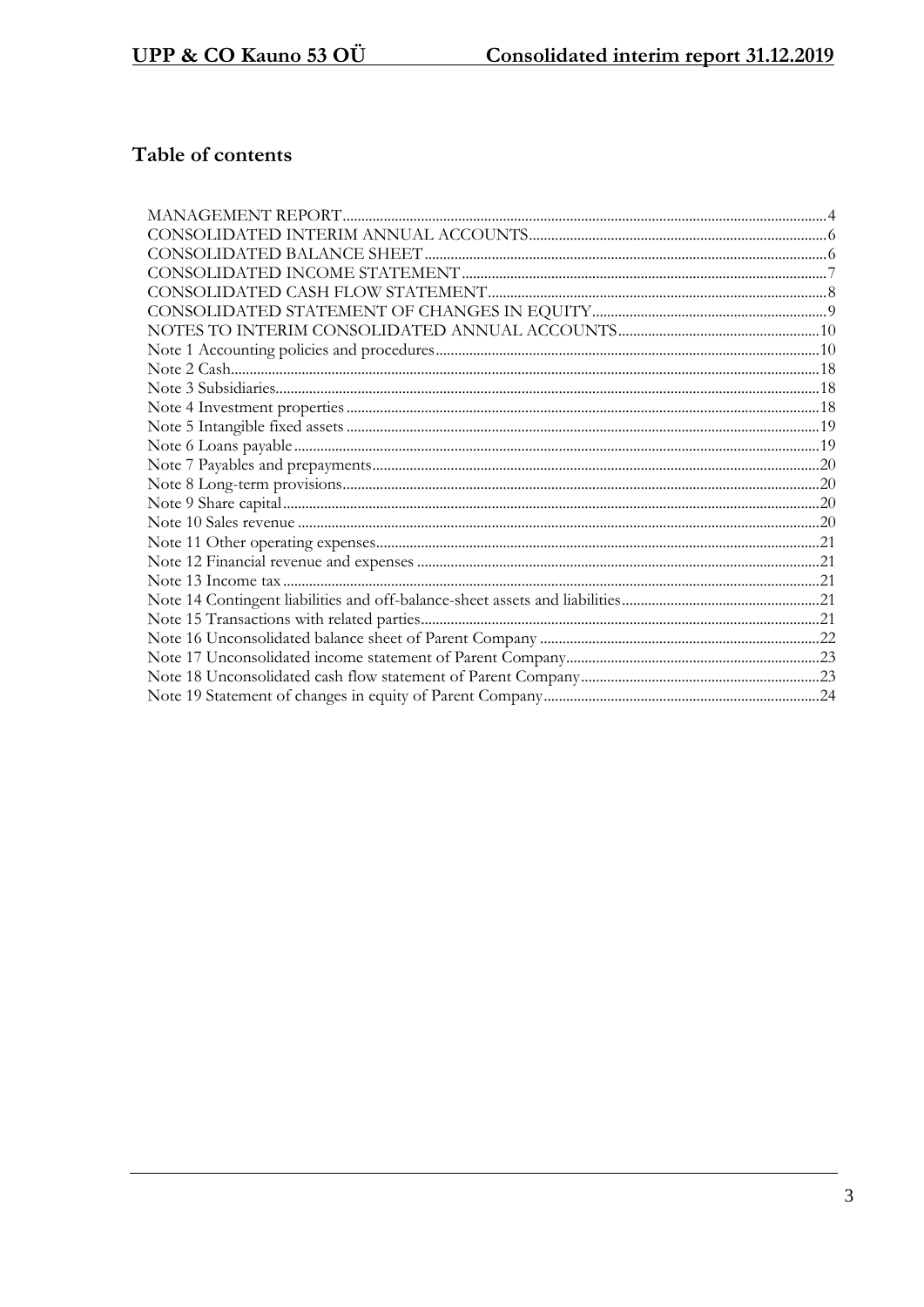## **MANAGEMENT REPORT**

### **General information**

UPP & CO Kauno 53 OÜ (hereafter 'the Company' and 'Group' when referred together with subsidiaries) was founded for the purpose of financing, acquisition and management of the investment property Vievis Logistics Park (buildings and registered immovable). The location of Vievis Logistics Park is Kauno 53, Vievis, Republic of Lithuania, cadastral register number 4400- 1185-1420. The Company was founded on 30.01.2017 and it did not engage in economic activities until 17.04.2017 when the warehouse of Vievis Logistics Park was acquired.

The commercial activities of the Company are not affected by seasonal factors and lack any social or environmental impact.

The Company has been founded solely for the purpose of financing, acquisition and management of Vievis Logistics Park; therefore no strategic changes in the commercial activities of the Company have been planned.

UPP & CO Kauno 53 OU is a going concern.

#### **The impact of COVID-19 on the Company's economic activity**

The novel coronavirus outbreak started in early 2020 and caused a global economic downturn in March 2020. The COVID-19 also reached the Baltic states, causing border closures for foreign nationals, school closures and panic shopping for consumer stapels. The full effect of the economic downturn caused by the pandemic remains to be seen.

The Company's economic activities are not directly affected by the virus outbreak. The outbreak has affected the economic activities of the Company's property leasing companies, which indirectly will affect the Company's financial performance. The magnitude of the impact of the COVID-19 outbreak and the consequent economic downturn on the Company's financial performance is difficult to assess because, at the time of writing, the extent of the pandemic is unknown and there are little to no signs of the outbreak slowing down. The Management Board's best estimate is that, in the event that the outbreak of the virus and the resulting economic downturn do not materially worsen, the effect of these circumstances on the Company's financial performance will be moderate, due to the area of activity of the Company's property leasing companies.

## **Important events**

Apart from the COVID-19 outbreak, there were no significant events or changes in the Company or the Group during the year. There were no changes or major events in the logistics center or its tenants during the year.

No significant R&D projects or related expenditures are foreseen in the current or subsequent years. Nor has the Group entered into any commitments or guarantees that could materially affect the results of the next financial years.

As of the end of the reporting period the property is fully leased.

#### **Comment on economic performance and management report**

Net operating revenues were 320 222 euros for the fourth quarter of 2019, increased by 3,6% from 309 130 euros for the fourth quarter of 2018. Net operating revenues for the financial year 2019 were 1 287 781 euros, increased by 3,2% from 1 247 276 euros for the financial year 2018. The net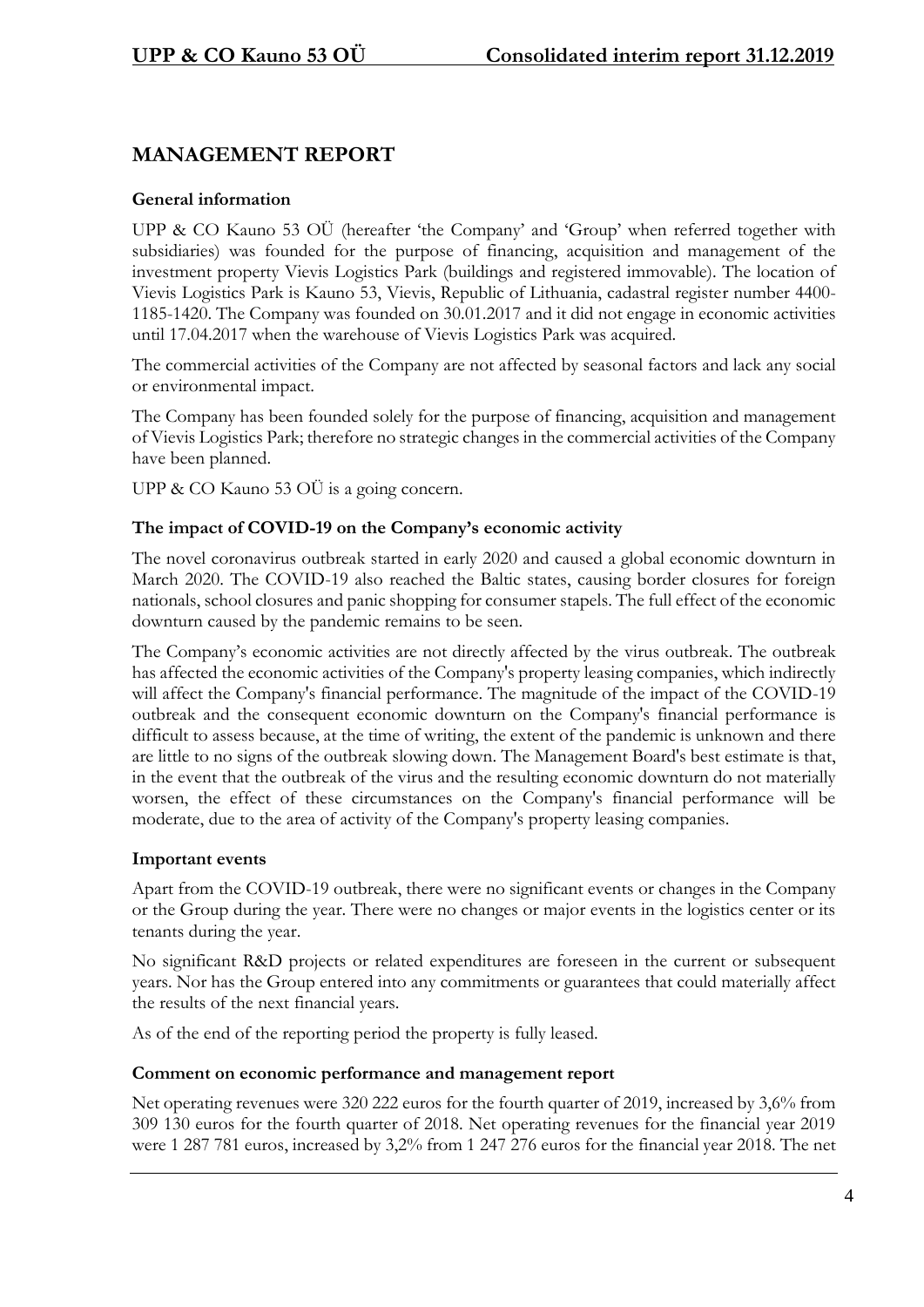operating revenues are in line with the management expectations, the silght increase is due to the rental rate indexation which occurred in early 2019.

Adjusted net operating income was 307 625 euros for the fourth quarter of 2019, increased by 0,4% from 306 342 euros for the fourth quarter of 2018. Adjusted net operating income for the financial year 2019 was 1 239 897 euros, increased by 1% from 1 227 008 euros for the financial year 2018. The adjusted net operating income is in line with the management expectations.

Adjusted net income was 148 076 euros for the fourth quarter of 2019, increased by 20% from 122 679 euros for the fourth quarter of 2018. Adjusted net income for financial year 2019 was 536 688 euros, increased by 13,6% from 472 439 euros for the financial year 2018. The increase in adjusted net income is caused by the reduced taxable income for 2019, which resulted in less tax burden. The higher taxable income for 2018 was caused by the revaluation of the Investment Property, which added 350 000 euros to taxable income for 2018.

At the end of the reporting period the Company ordered the assessment of the fair value of the Investment property. The valuation was carried out by accredited real estate evaluators.

| Financial ratios of the Group | 2019 12 months | 2018 12 months |
|-------------------------------|----------------|----------------|
| Debt to equity ratio          | 11,18          | 16,65          |
| Debt ratio                    | 0,93           | 0,95           |
| Long-term debt ratio          | 0,93           | 0,95           |
| Return on equity $\%$         | $31\%$         | $71\%$         |
| Equity ratio                  | 0,07           | 0,04           |
| Return on assets $\%$         | 2,15%          | 3,49%          |

#### **Formulas for ratios**

Debt to equity ratio  $=$  interest bearing liabilities/equity Debt ratio = liabilities/(liabilities+ equity) Long-term debt ratio  $=$  long-term liabilities/(long-term liabilities  $+$  equity) Return on equity (ROE %) = (net profit/average equity for 12 months)  $*100$ Equity ratio  $=$  equity/average assets (12 months) Return on assets (ROA %) = net profit/assets \*100

#### **Management board and Supervisory board**

The management board of UPP & CO Kauno 53 OÜ consists of one member: Marko Tali, Chairman of the Management Board.

The supervisory board of UPP & CO Kauno 53 OÜ consists of three members: Mart Tooming, Tarmo Rooteman, Hallar Loogma.

No remuneration or other benefits are provided to the members of the management board and the supervisory board.

Other than the management board and the supervisory board, the Company has no employees.

Member of Management Board Marko Tali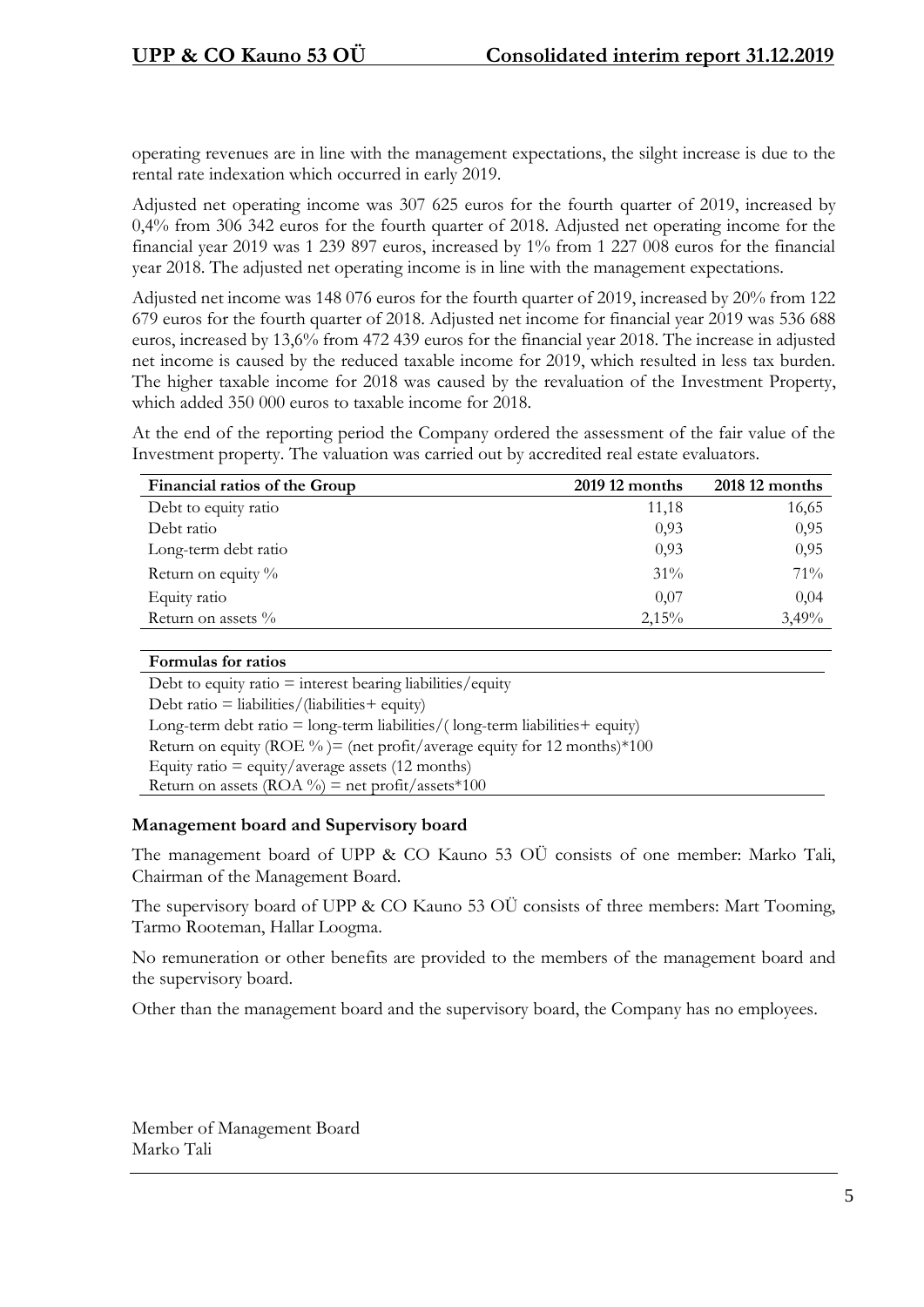## **CONSOLIDATED INTERIM ANNUAL ACCOUNTS**

# **CONSOLIDATED BALANCE SHEET**

(EUR)

|                               | 31.12.2019 | 31.12.2018 | Note           |
|-------------------------------|------------|------------|----------------|
|                               |            |            |                |
| Cash                          | 362 919    | 159 684    | $\overline{2}$ |
| Receivables and prepayments   | 11 458     | 9751       |                |
| Total current assets          | 374 377    | 169 435    |                |
| Investment properties         | 15 750 000 | 15 700 000 | $\overline{4}$ |
| Tangible fixed assets         | 14 049     | 22 113     |                |
| Goodwill                      | 853 880    | 1 067 348  | 5              |
| <b>Total fixed assets</b>     | 16 617 929 | 16 789 461 |                |
| <b>TOTAL ASSETS</b>           | 16 992 306 | 16 958 896 |                |
| Short-term loans payable      | 460 000    | 460 000    | 6              |
| Payables and prepayments      | 143 297    | 132 512    | 7              |
| Total current liabilities     | 603 297    | 592 512    |                |
| Long-term loans payable       | 12 885 183 | 13 345 183 | 6              |
| Long-term provisions          | 2 309 664  | 2 192 196  | 8              |
| Total non-current liabilities | 15 194 847 | 15 537 379 |                |
| <b>TOTAL LIABILITIES</b>      | 15 798 144 | 16 129 891 |                |
| Share capital                 | 2 500      | 2 500      | 9              |
| Retained earnings             | 1 191 662  | 826 505    |                |
| <b>TOTAL EQUITY</b>           | 1 194 162  | 829 005    |                |
| TOTAL LIABILITIES AND EQUITY  | 16 992 306 | 16 958 896 |                |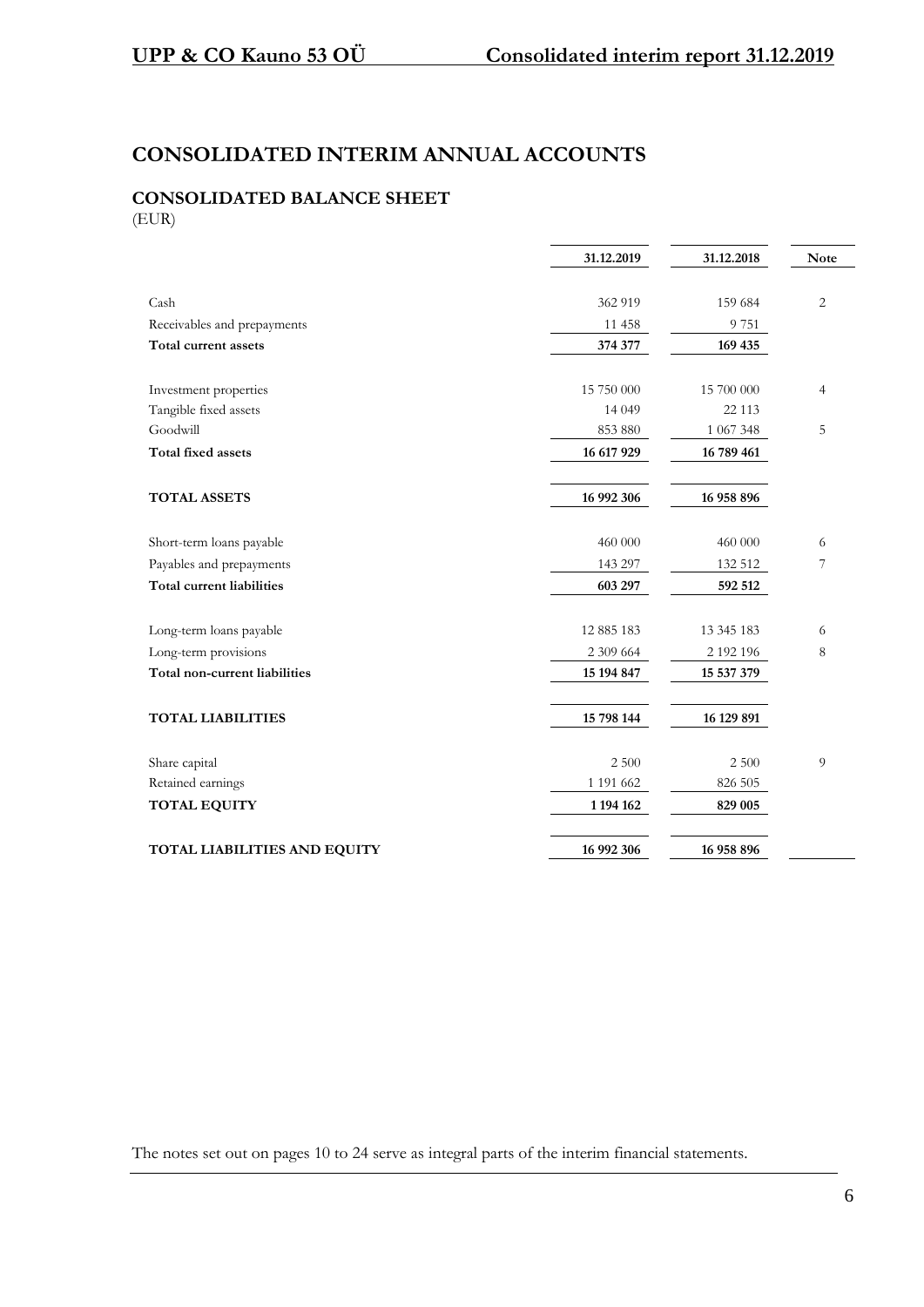## **CONSOLIDATED INCOME STATEMENT**

(EUR), per year

|                                                                          | 2019 12<br>months | 2019 4Q   | 2018 12<br>months | 2018 4Q   | <b>Note</b> |
|--------------------------------------------------------------------------|-------------------|-----------|-------------------|-----------|-------------|
| Sales revenue                                                            | 1 287 781         | 320 222   | 1 247 276         | 309 130   | 10          |
| Other operating revenue                                                  | 50 000            | 50 000    | 350 000           | 355 431   |             |
| Other operating expenses                                                 | $-46255$          | $-12557$  | $-18,320$         | $-2709$   | 11          |
| Staff costs                                                              | $-292$            | $-40$     | $-1037$           | $-79$     |             |
| Depreciation of fixed assets                                             | $-221531$         | $-55207$  | $-229666$         | $-217352$ | 5           |
| Ohter costs                                                              | $-1337$           | $\theta$  | $-911$            | $\theta$  |             |
| Operating profit                                                         | 1 068 366         | 302 418   | 1 347 342         | 444 421   |             |
| Financial income (expenses)                                              | $-562170$         | $-140076$ | $-574121$         | $-143019$ | 12          |
| Profit before income tax                                                 | 506 196           | 162 342   | 773 221           | 301 402   |             |
| Income tax                                                               | $-141039$         | $-19473$  | $-180448$         | $-40644$  | 13          |
| Net profit for financial year                                            | 365 157           | 142 869   | 592 773           | 260 758   |             |
| including the share of the owners of the parent<br>company in net profit | 365 157           | 142 869   | 592 773           | 260 758   |             |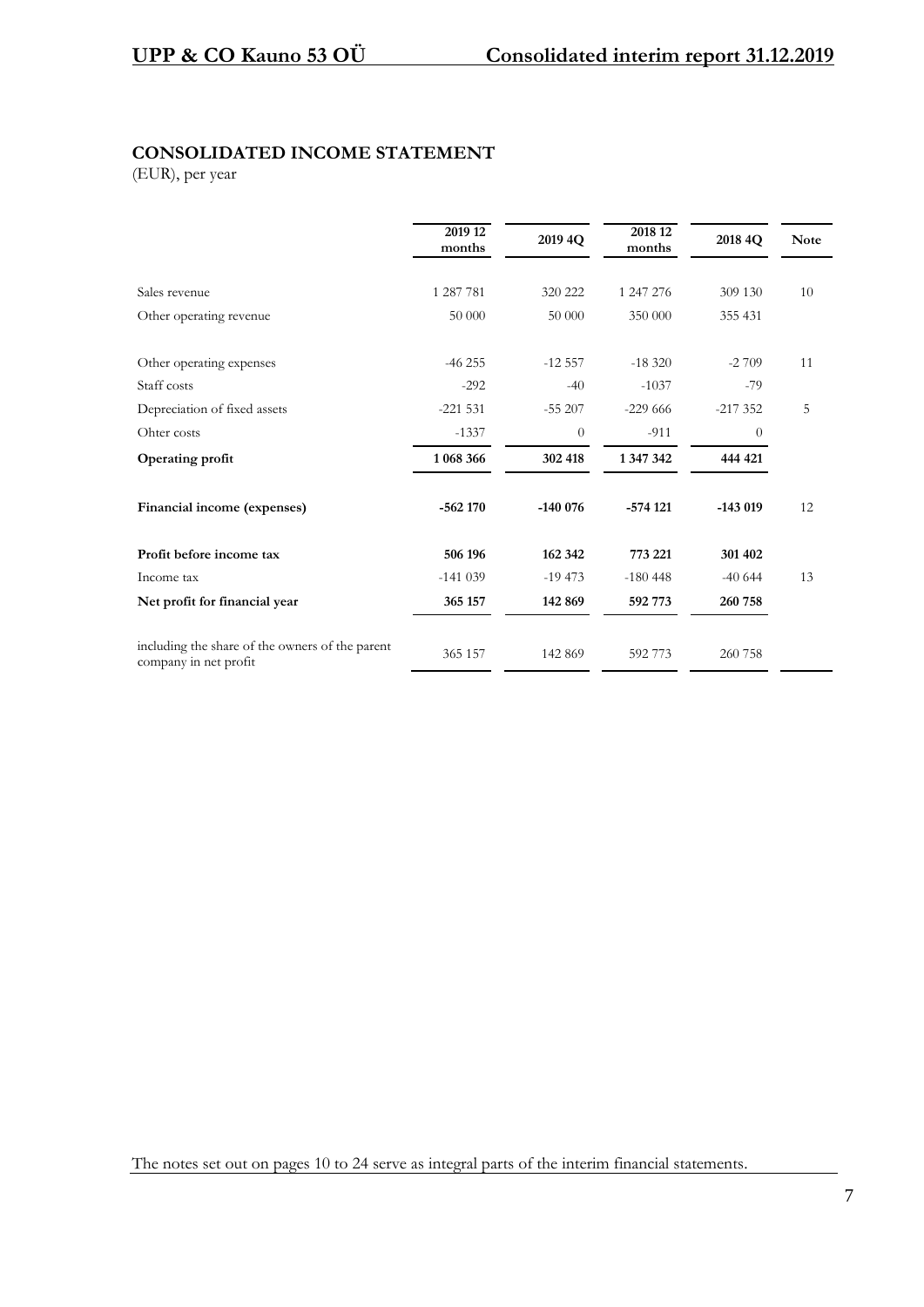## **CONSOLIDATED CASH FLOW STATEMENT**

(EUR), per year

|                                                                          | 2019 12<br>months | 2019 4Q   | 2018 12<br>months | 2018 4Q   | <b>Note</b> |
|--------------------------------------------------------------------------|-------------------|-----------|-------------------|-----------|-------------|
| Operating profit (loss)                                                  | 1 068 366         | 302 418   | 1 347 342         | 444 421   |             |
| Adjustments (depreciation of fixed assets)                               | 171 531           | 5 2 0 6   | $-122834$         | $-132648$ |             |
| Change in receivables and prepayments related<br>to operating activities | $-1965$           | $-1723$   | $-907$            | 68 031    |             |
| Change in payables and prepayments related to<br>operating activities    | $-24003$          | 10 373    | 672               | 4 8 7 1   |             |
| Total cash flow from operating activities                                | 1 213 929         | 316 274   | 1 2 2 4 2 7 3     | 384 675   |             |
| Loans received and bonds issued                                          | 130 000           | 130 000   | 136 600           | 60 000    |             |
| Repayments of loans received and redemption of<br>bonds                  | $-590000$         | $-245000$ | $-646500$         | $-199500$ | 6           |
| Interest paid                                                            | $-550694$         | $-138886$ | $-594434$         | $-142232$ |             |
| Total cash flow from financing activities                                | -1 010 694        | $-253886$ | $-1$ 104 334      | $-281732$ |             |
| Total cash flow                                                          | 203 235           | 62 388    | 119 939           | 102 943   |             |
| Cash at beginning of period                                              | 159 684           | 300 531   | 39 745            | 56 741    | 2           |
| Change in cash                                                           | 203 235           | 62 388    | 119 939           | 102 943   |             |
| Cash at end of period                                                    | 362 919           | 362 919   | 159 684           | 159 684   | 2           |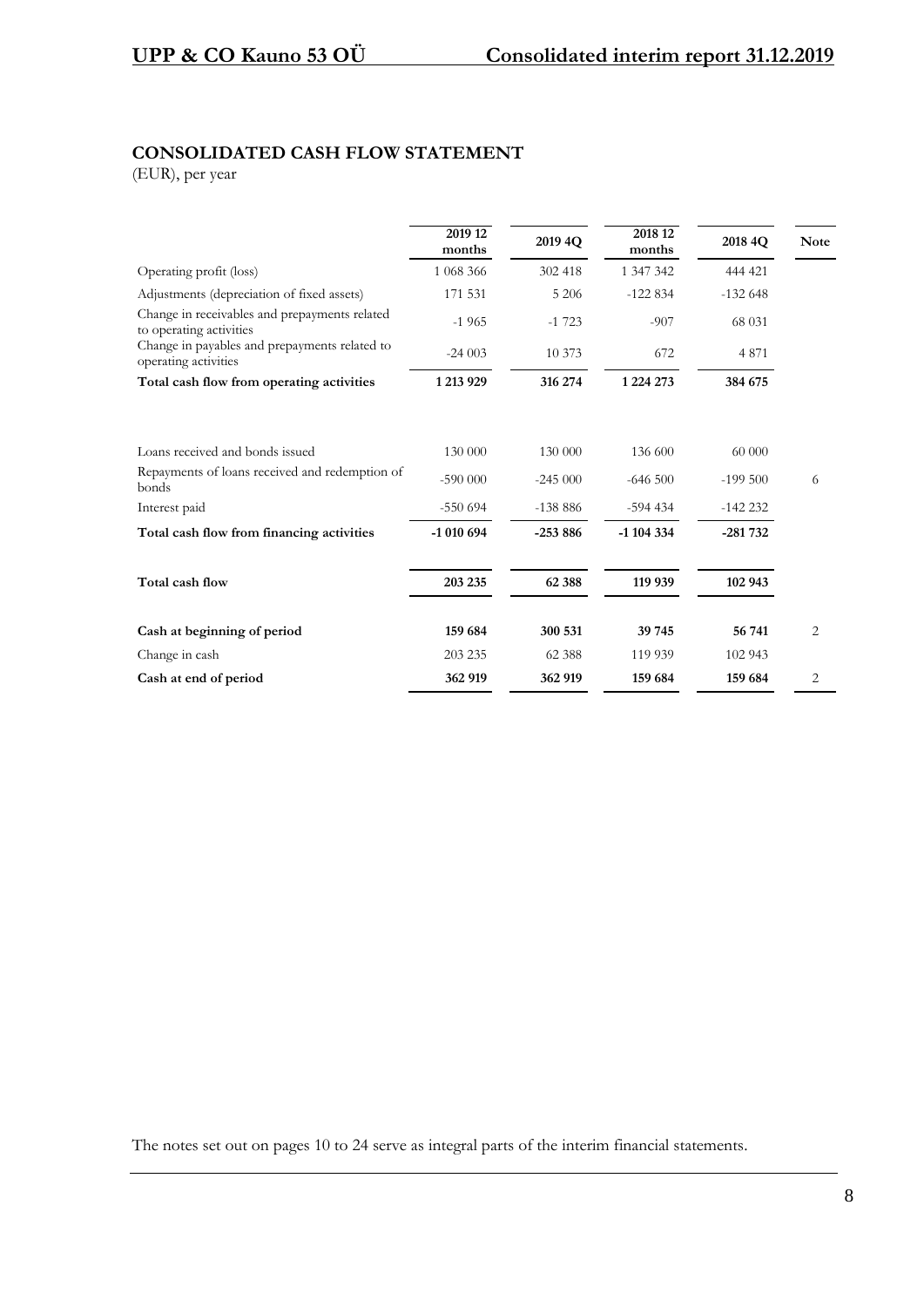#### **CONSOLIDATED STATEMENT OF CHANGES IN EQUITY** (EUR)

|                             | Share capital | <b>Retained earnings</b> | Equity<br>Total |
|-----------------------------|---------------|--------------------------|-----------------|
| As of 31.12.2017            | 2 500         | 233 732                  | 236 232         |
|                             |               |                          |                 |
| Profit for reporting period | $\theta$      | 592 773                  | 592 773         |
| As of 31.12.2018            | 2 500         | 826 505                  | 829 005         |
|                             |               |                          |                 |
| Profit for reporting period | $\Omega$      | 365 157                  | 365 157         |
| As of 30.09.2019            | 2 500         | 1 191 662                | 1 194 162       |

More detailed information on share capital and changes therein is available in Note 9.

#### **Statement of the Management Board**

The financial and other additional information published in the Interim Report October – December 2019 is true and complete. Consolidated financial statements give a true and fair view of the actual financial position, results of operations and cash flows of the Company. According to the Terms and Conditions of the Note Issue, the Company confirms that during the interim report period there has been non-occurrence of an Extraordinary Early Redemption Event and according to Clause 3.4.12 of the Terms the Collateral is properly insured at all times.

Consolidated financial statements in the report for the period October – December 2019 are not audited.

Marko Tali Member of the Management Board Tallinn, 03.04.2020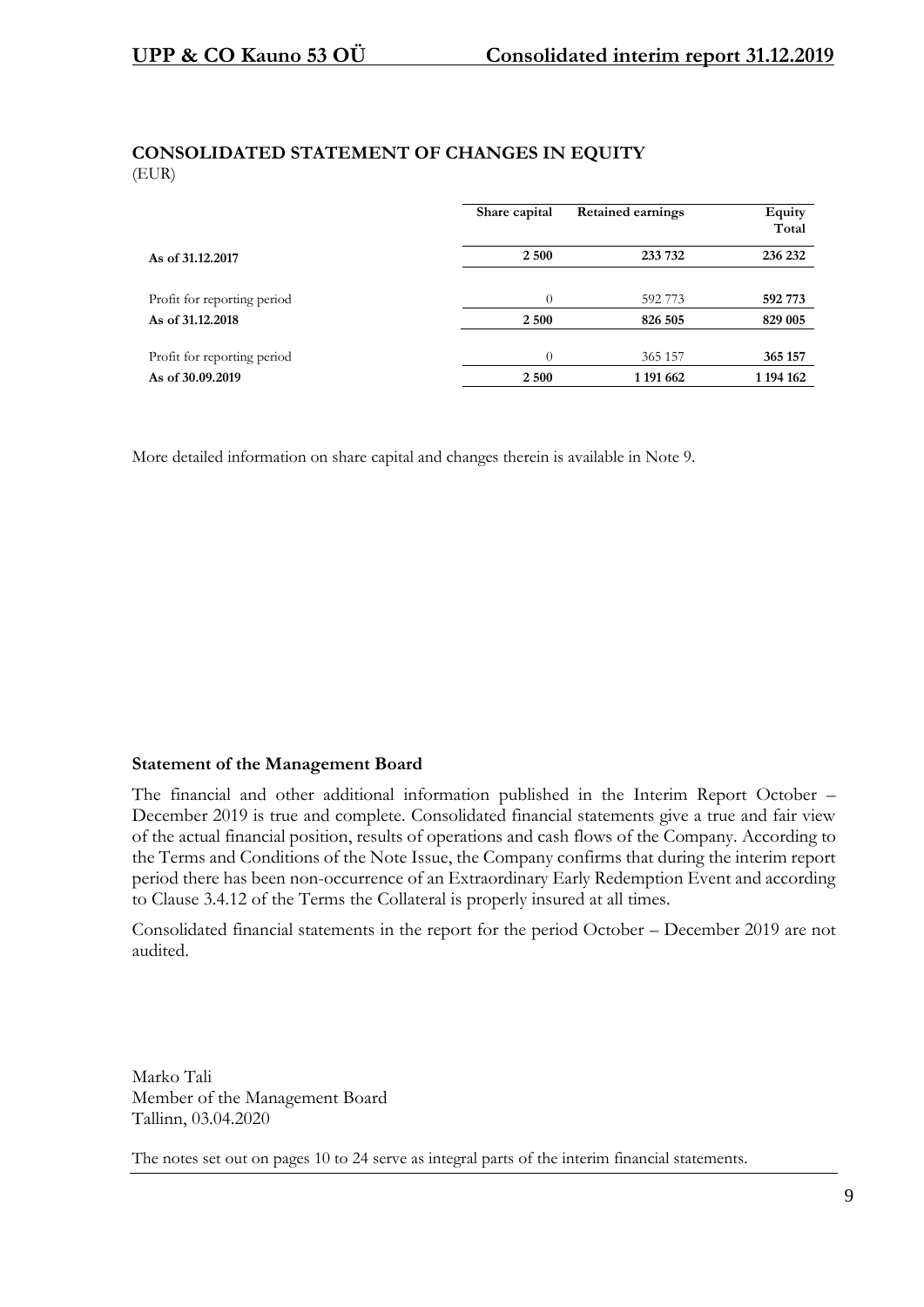## **NOTES TO INTERIM CONSOLIDATED ANNUAL ACCOUNTS**

#### **Note 1 Accounting policies and procedures**

OÜ UPP & CO Kauno 53 (hereinafter the Parent Company) is a company registered and operating in Estonia. The interim consolidated annual accounts reflect the consolidated assets, liabilities, equity, economic results and cash flow of the Parent Company and UAB Promalita, its Lithuanian subsidiary (hereinafter jointly referred to as the Group).

The interim consolidated annual accounts of OÜ UPP & CO Kauno 53 for 2019 have been prepared in compliance with the Estonian Financial Reporting Standard. The Estonian Financial Reporting Standard is based on internationally acknowledged principles of accounting and reporting, the primary requirements of which are provided for in the Accounting Act, which are supplemented by guidelines issued by the Accounting Standards Board of the Republic of Estonia.

The interim consolidated financial statements have been prepared in euros.

A description of the significant accounting policies and procedures as well as bases for evaluation is provided below.

#### **A. Consolidation**

The interim consolidated annual accounts contain the financial indicators of OÜ UPP & CO Kauno 53 and its subsidiaries, which have been consolidated on a line-by-line basis. Subsidiaries are consolidated from the date dominant influence or joint control was transferred to the group and its consolidation is terminated from the date the group loses dominant influence or joint control.

Subsidiaries are companies controlled by the parent company. A subsidiary is deemed to be under the control of the parent company if the parent company holds either directly or indirectly more than 50% of the voting shares of the subsidiary or is in some other manner able to control the management and financial policies of the subsidiary.

Subsidiaries use the same accounting principles in their reports as the parent company. All intra-group transactions, receivables and payables as well as unrealised gains and losses from transactions concluded between the group companies have been eliminated from the interim and annual accounts in full. Unrealised losses are not eliminated if they essentially represent impairment.

Minority shareholding, which is the part of the subsidiary's profit or loss and net assets that does not belong to the group, is recorded on a separate line in the consolidated income statement and balance sheet (under equity).

New subsidiaries are reported on the consolidated interim and annual accounts using the purchase method. The acquisition cost of companies recorded by the purchase method is divided by the fair value of the assets, liabilities and contingent liabilities as of the acquisition date. The share of the acquisition cost that exceeds the fair value of assets, liabilities and contingent liabilities acquired is recognised as goodwill.

#### **B. Investments in subsidiaries and affiliates in the unconsolidated balance sheet of the**

#### **parent company**

Pursuant to the Estonian Financial Reporting Standard, the primary unconsolidated accounts of the consolidating unit (parent company) must be separately presented in the notes to the financial statements. The primary accounts of the parent company have been prepared using the same accounting policies as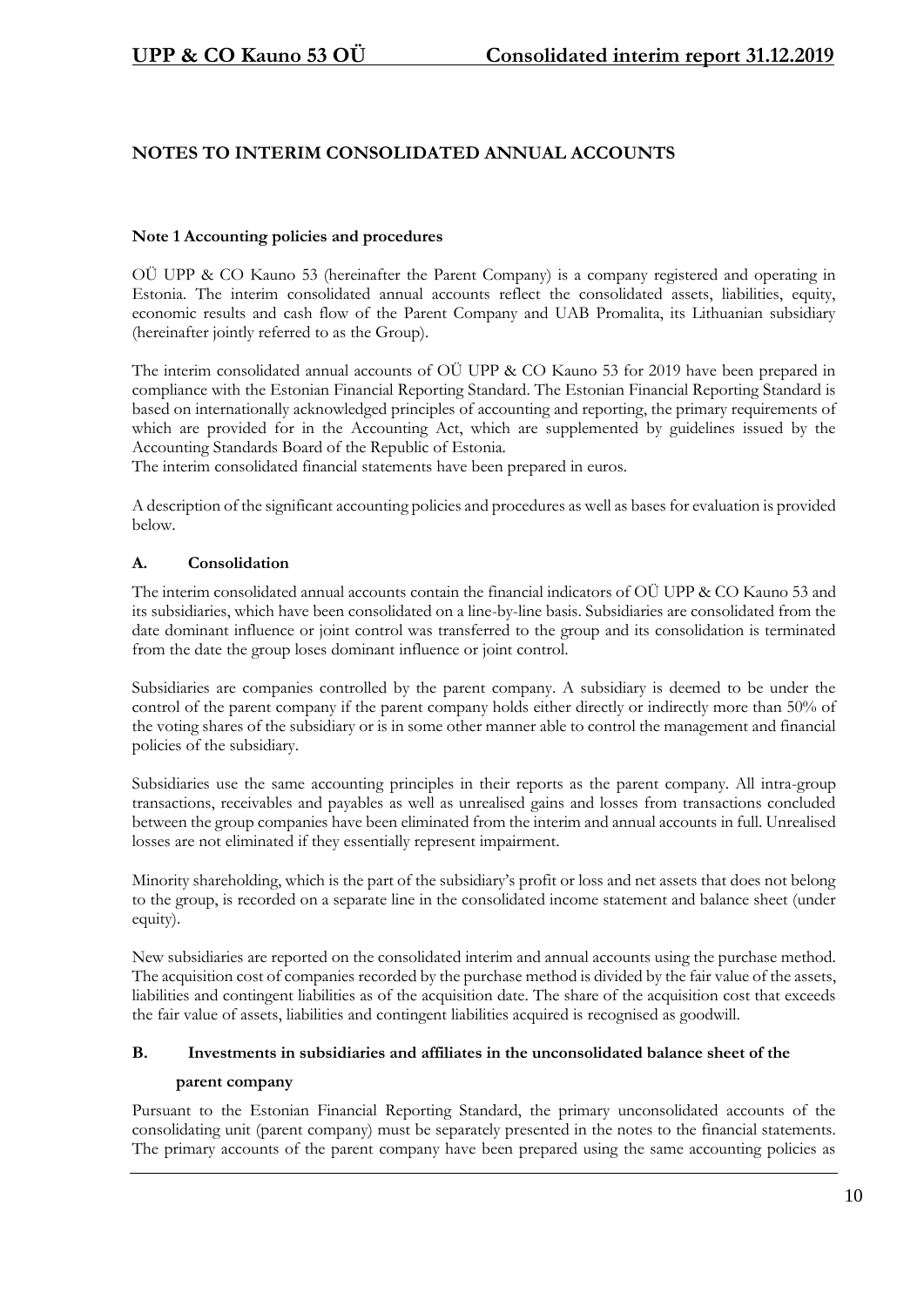applied in preparing the consolidated annual accounts, except for investments in subsidiaries that have been recognised in the unconsolidated balance sheet at acquisition cost.

Dividends paid out by subsidiaries and affiliates are recognised as financial income as of the moment the parent company becomes entitled to these dividends, excluding the part of dividends paid out on account of the available equity earned by the subsidiary or affiliate before the acquisition of the company by the group. The respective proportion of the dividends is recognised as a reduction of the investment.

#### **C. Cash**

Bank account balances and cash in hand are recognised under the balance sheet entry "Cash". Cash flow from operating activities has been calculated using the indirect method. Cash flow from investment and financing activities is recognised by using the direct method, i.e. presented as the gross earnings and payments in the reporting period.

#### **D. Financial assets**

All financial assets are initially registered at their acquisition cost, which is equal to the fair value of the consideration paid for the financial asset in question. The initial acquisition cost also includes all the costs directly attributable to the acquisition of financial assets, including the fees payable to agents and advisers, the non-refundable taxes attributable to the transaction and other similar costs, and excluding the costs attributable to the acquisition of such financial assets that are recognised at fair value with changes through profit or loss.

All purchases and sales of financial assets under regular market conditions are recognised on the relevant transaction dates, i.e. on the date when the group enters into the obligation (e.g. enters into a contract) for the purchase or sale of certain financial assets. Purchases and sales performed under regular market conditions mean such purchases and sales, in the event of which the financial asset purchased or sold is transferred from the seller to the buyer during the period that has been established on the market or required under the relevant market regulations.

All financial assets are recognised at their fair value after they have been initially registered, except:

- a) receivables from other parties, which the group has not acquired for resale and held-to-maturity financial investments – these are recognised at the adjusted acquisition cost;
- b) investments in shares and other equity instruments whose fair value cannot be reliably determined (including derivatives related to such assets) – these are recognised at their acquisition cost.

#### Financial assets recognised at fair value

Financial assets recognised at fair value are revalued on each balance sheet date at the fair value of the moment from which the potential transaction costs attributable to the realisation of the assets have not been subtracted. The fair value of securities listed on the stock exchange is based on the closing prices of the balance sheet date and the official exchange rates of the European Central Bank. The fair value found on the basis of all information available to the group about the value of the investment is used for securities not listed on the stock exchange.

Profits and losses arising from changes in the fair value are recorded in the income statement under "Financial income and expenses". Profits and losses arising from realisation of financial assets reported at the fair value as well as the interest and dividends on the corresponding securities are recorded in the income statement under "Financial income and expenses".

Changes in the fair value of the financial assets acquired for trading are recognised as profit or loss in the income statement of the accounting period. Changes in the fair value of other financial assets recognised at fair value are recognised consistently (i.e. under equal conditions as of the moment of acquisition of the assets until the realisation of the assets) in equity in the fixed assets revaluation reserve. Differences in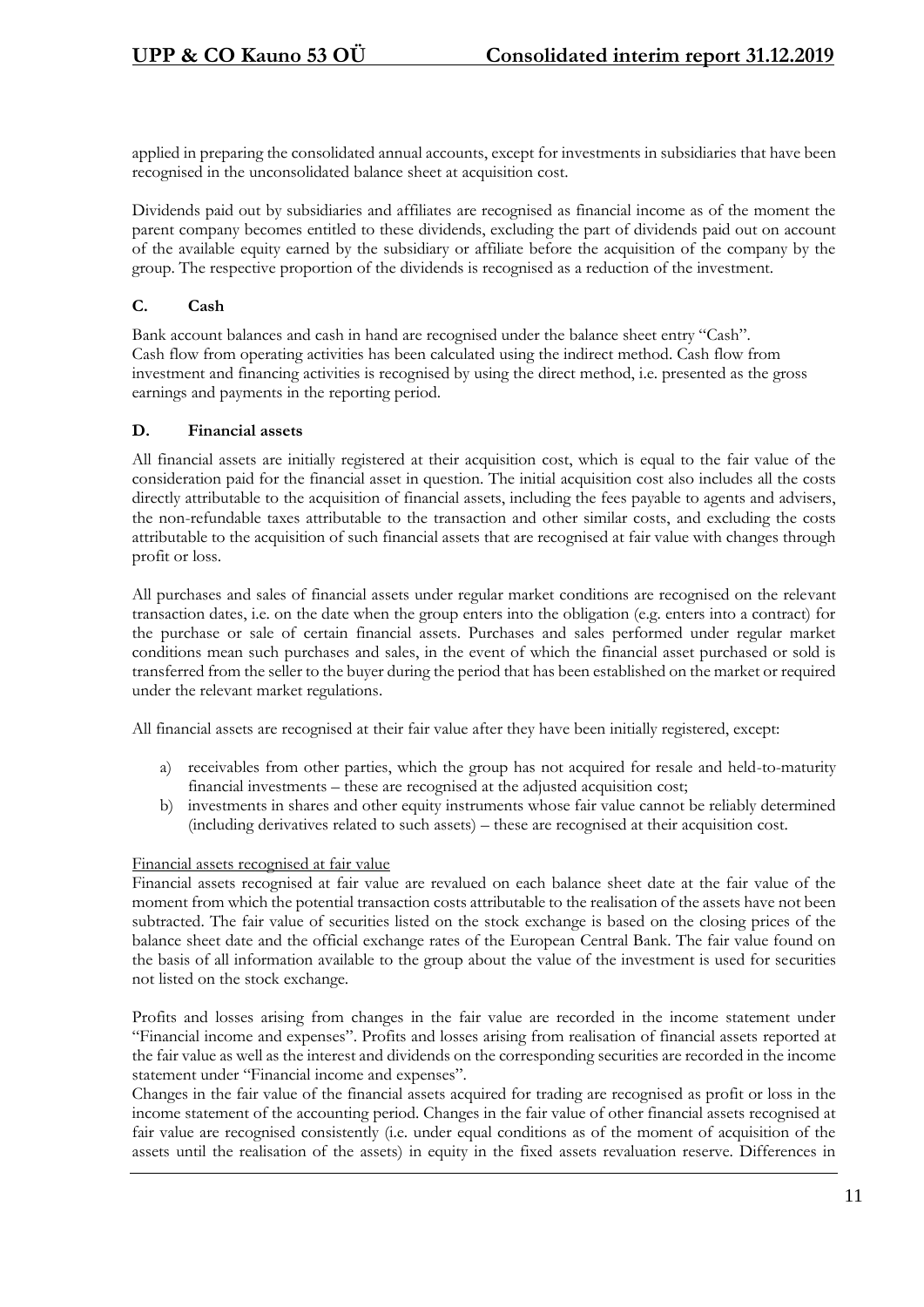revaluation caused due to changes in exchange rates of financial assets in foreign currencies, interest income calculated on the basis of the internal interest rate and dividend income received on equity instruments are immediately recognised in the income statement.

Securities (shares, bonds, debenture bonds, fund units, etc.) that will probably not be sold in the next twelve months (excluding investments in subsidiaries and affiliates) and securities with a fixed maturity date of more than twelve months after the balance sheet date and loans granted with a maturity date of more than twelve months after the balance sheet date are recognised as long-term financial investments (other longterm investments in shares and securities and long-term receivables).

An evaluation is done every balance sheet date to determine whether there are any circumstances suggesting possible impairment of assets. If such circumstances exist, financial assets are written down as follows:

- a) A financial asset recognised at amortised cost (such as a receivable or a held-to-maturity debt security) is written down to the present value of its estimated future cash flows (discounted at the asset's original effective interest rate);
- b) A financial asset recognised at acquisition cost (such as shares or other equity instruments whose fair value cannot be measured reliably) is written down to the present value of its estimated future cash flow (discounted at the current average market rate of return for a similar financial asset);
- c) A financial asset recognised at fair value is written down to its fair value.

An impairment loss is recognised as an expense in the income statement. In the case of financial assets that are recognised at fair value with changes via the equity revaluation reserve, the negative revaluation reserve that has thus far been recognised in equity will be transferred to the income statement upon the identification of impairment characteristics.

Reversal of impairment losses:

- (a) If the value of a financial asset recognised at amortised cost that has been written down in a previous period increases, the previously recognised impairment loss is reversed, resulting in the carrying amount of the asset to be the lower of (1) the present value of the asset's estimated future cash flow and (2) the balance sheet residual value using the amortised cost of the asset that would have been measured had the impairment loss not been recognised. Reversals of impairment losses are recognised in the income statement.
- (b) Write-downs of assets that are recognised at acquisition cost because their fair value cannot be reliably determined are not cancelled.
- (c) Upon the reversal of impairment losses of financial assets at fair value with changes that are recognised via the equity revaluation reserve, the following will be used as the basis: upon the reversal of impairment losses of shares and other equity instruments, the increase in value will be recognised in the equity revaluation reserve; upon the reversal of impairment losses of bonds and other debt instruments, the increase in value will be recognised in the income statement.

#### Receivables and financial investments held until redemption date

Accounts receivable that the group has not acquired for resale, and held-to-maturity financial assets, are recorded at the adjusted acquisition cost thereof, using the effective interest rate. The adjusted acquisition cost is calculated for the entire term of the financial asset and any discounts or premiums that have occurred upon the acquisition and the costs directly attributable to the transaction are taken into account.

Financial assets recognised using the adjusted acquisition cost method are written down if their recoverable amount is likely to remain below their book value. The recoverable amount of financial assets recognised at the adjusted acquisition cost is the present value of future cash flow derived from the financial assets discounted with the effective interest rate fixed at the moment of initial recognition. Write-downs of financial assets related to operations are recognised in the income statement as operating charges under "Other operating expenses" and write-downs of financial assets related to investment activities are recognised in the income statement under "Financial income and expenses".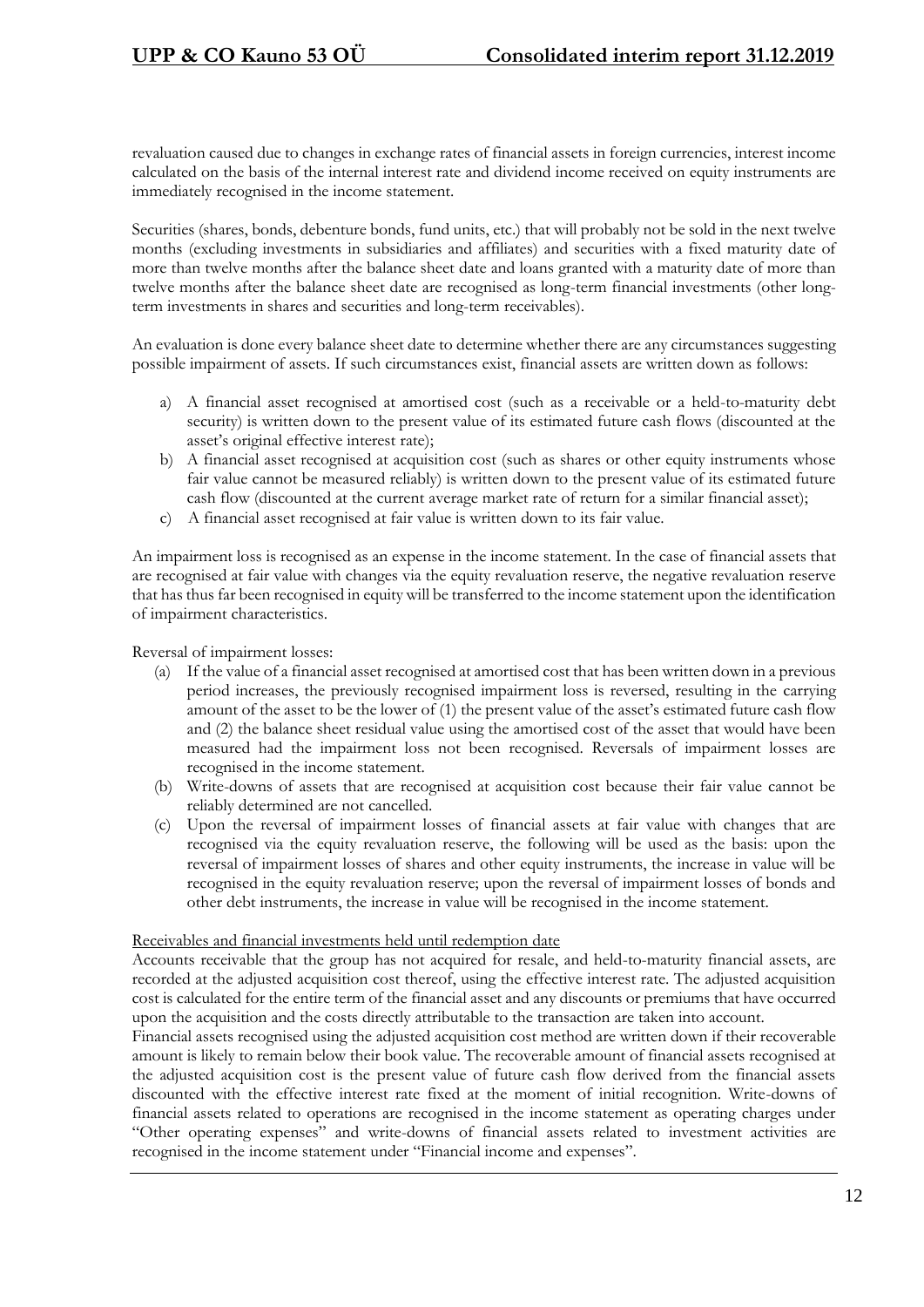Impairment of individually important financial assets is determined separately for each asset. Based on historical experience, receivables are treated as uncollectible to the extent of 50% (i.e. a write-down is recorded for the receivables) if they are overdue for more than 90 days, and uncollectible to the extent of 100% if they are overdue for more than 180 days.

Receivables are also recorded as uncollectible in other events that imply that the recoverable amount of the receivable falls short of its book value. Upon the recovery of a receivable that was previously written down or in case of other events that indicate that the write-down is no longer justified, the reversal of the writedown is recognised in the income statement as a decrease in the expenses where the write-down was initially recognised.

Interest income from receivables is recorded in the income statement under "Financial income and expenses".

#### **E. Trade receivables**

Current receivables incurred by the group in the course of its daily business activities are recognised as trade receivables. Trade receivables are recognised at the adjusted acquisition cost (i.e. nominal value less repayments and any necessary write-downs).

Discounts on receivables are represented whenever there is objective evidence of the fact that the total amount of receivables will not be received in accordance with the initial contractual terms and conditions pertaining to receivables. The circumstances referring to a possible decrease in the value of receivables are the bankruptcy of a debtor or their significant financial difficulties and failure to stick to deadlines. An impairment of individually important receivables (i.e. the need for a write-down) is evaluated separately regarding each buyer proceeding from the present value of the amounts to be presumably received in the future. In the case of such receivables that are not individually significant, and in relation to which it is not directly known that their value has been decreased, the decrease in the value is assessed as a total, with due consideration of the experience for previous years pertaining to outstanding receivables. The write-down amount of doubtful accounts is the difference in the book value of such accounts and the present value of future cash flows using the internal interest rate method. The book value of the receivables is reduced by the amount of doubtful accounts and the loss from the write-down is recorded in the income statement. The receivable and its write-down are written off the balance sheet if the receivable is deemed to be uncollectible. Collection of doubtful receivables that have previously been written down is recognised as a decrease in the expenses of doubtful receivables.

#### **F. Investment properties**

Investment property is a real estate object held by the group first and foremost for the purpose of earning operating income and increase in value rather than using it upon the production of goods or services, for administrative purposes, or for sale in the course of regular business activities.

Investment properties are recognised using the fair value method. When applying the fair value method, the investment property is recognised by the group on every balance sheet date at fair value proceeding from the discounted cash flow method.

Fair value is adjusted only upon the increase or decrease of value by more than 2% compared to the respective value in the previous year. Gains and losses on changes in the value are reported in the income statement under "Other operating revenue" and "Other operating charges".

#### **G. Tangible fixed assets**

Assets that cost 200 euros and more and whose useful lives exceed one year are deemed to be tangible fixed assets. Assets whose useful lives exceed 1 year but whose acquisition cost is less than 200 euros are recognised as low-value inventory (under inventories) until taken into use and transferred into expenses in the extent of 100% at the time they are taken in use. Expensed low-value inventory is reported off the balance sheet.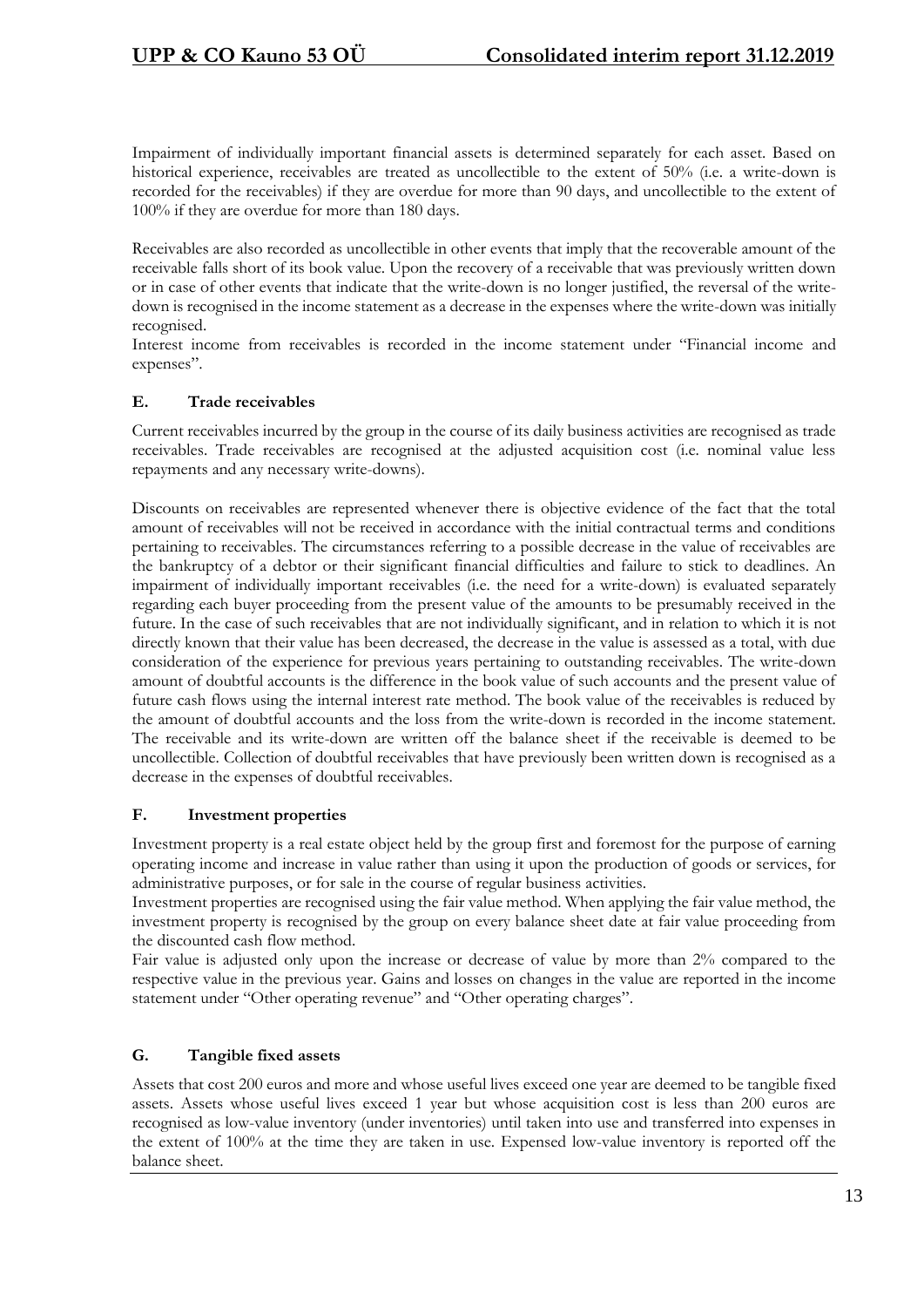Tangible fixed assets are registered at their acquisition cost, which comprises the purchase price and expenses directly attributable to the acquisition.

Tangible fixed assets are subsequently recognised in the balance sheet at their acquisition cost less accumulated depreciation and any possible write-downs resulting from impairment.

If an item of tangible fixed assets consists of distinguishable components with different useful lives, such components are registered in accounting as separate items of assets and different depreciation rates are assigned to them according to their useful lives.

Later expenses on recognised tangible fixed assets (e.g. the replacement of certain parts of an asset) are added to the book value of the assets if the following criteria have been met: (a) it is likely that as a result, the group will receive economic benefit in the future; and (b) their acquisition cost can be reliably measured. Replaced parts are written off the balance sheet. All other expenditure is recognised as expenses in the period when the expenses were incurred.

Straight-line method is used for the depreciation of tangible fixed assets. Depreciation rates are established separately for each item of tangible fixed assets on the basis of its useful life. Annual depreciation rates for classes of fixed assets are as follows:

| $\bullet$ Land                                  | $0\%$       |
|-------------------------------------------------|-------------|
| • Buildings and structures                      | $2 - 15\%$  |
| • Machinery and equipment                       | $8 - 50\%$  |
| • Means of transport                            | $15 - 25\%$ |
| • Other fixtures, fittings, tools and equipment | $20 - 40\%$ |

Depreciation of assets is discontinued if the final value of the assets which equals a sum that the group would receive upon transfer of the assets today, if the assets were of the same age and in the same state as they are expected to appear at the end of their useful life, exceeds the book value of the assets. The depreciation methods, rates and final values of tangible fixed assets are reviewed at least at the end of each financial year and if new estimates differ from the previous ones, the variations are recognised as changes in accounting estimates, i.e. they are carried forward.

Possible impairment of tangible fixed assets is assessed if certain events or developments imply that the recoverable amounts of the assets may be smaller than their book value. If such developments exist, the group will carry out an evaluation of the recoverable amount of the assets. If the estimated recoverable amount of the assets is below their book value, the assets or assets constituting a cash-generating unit are written down to their recoverable amount, which is equal to the higher of the present value (or value in use) of the future cash flow from the assets or the fair value of the assets less costs to sell. The fair value of assets is determined by independent experts, if necessary. The write-down is recorded as an expense of the accounting period on the same row of the income statement where the depreciation on the written down assets or the assets belonging to a cash generating unit has been recorded.

If later the recoverable amount of the assets increases, exceeding its book value, the write-down will be cancelled and the book value of the assets will be increased, but not in excess of the book value of the assets that would have been recorded if the assets had not been written down. Cancellation of a write-down of assets is recognised in the income statement on the same account where the previous write-down was recognised.

Recognition of tangible fixed assets is discontinued upon their transfer or if the group does not expect fiscal advantages from their use or sales. Gains and losses on discontinued recognition of tangible fixed assets are recognised in the income statement under "other operating revenue" or "other operating charges" for the period when recognition was discontinued.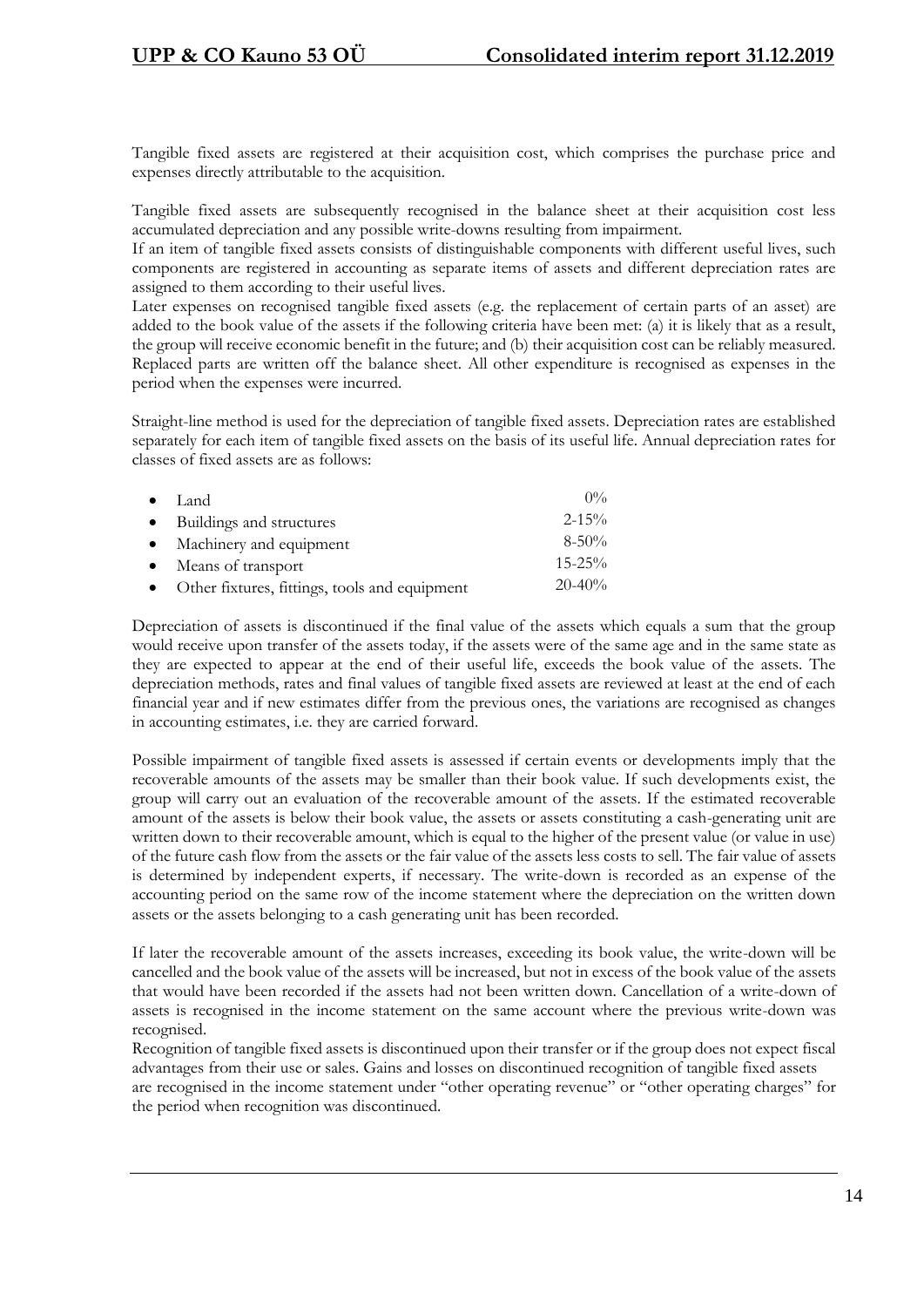#### **H. Intangible fixed assets**

Intangible fixed assets are registered at their acquisition cost, which comprises the purchase price and expenses directly attributable to the acquisition. Intangible fixed assets are subsequently recognised in the balance sheet at their acquisition cost less accumulated depreciation and any possible write-downs resulting from impairment. Depreciation is calculated using the straight-line method.

#### **I. Impairment of assets**

Impairment of intangible assets of undefined useful lives (including goodwill) is checked once a year by comparing the carrying amount of the assets with the recoverable amount.

The occurrence of circumstances referring to possible impairment is assessed in the event of tangible fixed assets with unlimited useful lives and depreciable assets. If such circumstances exist, the recoverable amount of the assets is measured and it is compared with the carrying amount.

The loss caused by impairment is recognised in the amount by which the carrying amount of the asset exceeds its recoverable amount. The recoverable amount of an asset item is the fair value of the asset item from which the costs to sell or the value in use, whichever is higher, have been deducted. To assess the extent of impairment, the recoverable amount is assessed either with regard to individual asset items or the smallest possible groups of assets for which it is possible to differentiate the cash flow. Write-downs of assets are recognised as expenses for the financial year.

Once an asset item has been written down, it is assessed on every subsequent balance sheet date whether it may be likely that the recoverable amount of the asset item has increased in the meantime (excluding goodwill whose write-downs are not cancelled). Any previous write-downs are cancelled if the impairment test shows that the recoverable amount of an asset item or a group of assets (cash generating unit) has increased to over the carrying amount and the carrying amount of the asset item is increased to the amount that would have emerged considering normal depreciation during the years in-between. Cancellations of write-downs are recognised in the income statement of the annual period as a reduction of the cost of writedowns of fixed assets.

#### **J. Financial liabilities**

All financial liabilities (trade creditors, loans raised, accrued expenses, bonds issued and other short-term and long-term payables) are initially registered at their acquisition cost, which also includes all the expenses directly attributable to acquisition. Any further recognition takes place pursuant to the adjusted acquisition cost method (except the financial liabilities acquired for the purpose of resale and derivative instruments of negative fair value that are recognised at the fair value thereof).

The adjusted acquisition cost of short-term financial liabilities is generally equal to their nominal value and therefore short-term financial liabilities are recognised in the balance sheet in the amounts subject to payment. In order to calculate the adjusted acquisition cost of long-term financial liabilities, they are initially recognised at the fair value of the amounts received (less any transaction costs), considering the interest expenses to be incurred on the liability in future periods, using the internal interest rate method.

A financial liability is classified as current if its payment term is within twelve months as of the balance sheet date or if the group does not have the unconditional right to postpone the payment of the obligation for more than twelve months after the balance sheet date. Loans payable that are due within 12 months as of the balance sheet date, but which are refinanced as long-term after the balance sheet date, but before the approval of the financial statements, are recognised as current liabilities. Loans payable that the lender had the right to recall on the balance sheet date due to a breach of the terms and conditions provided for in the loan agreement are also recognised as current liabilities.

Promises, guarantees and other obligations that may turn to liabilities under certain conditions in the future, but the likelihood of whose realisation in the opinion of the management of the parent company is smaller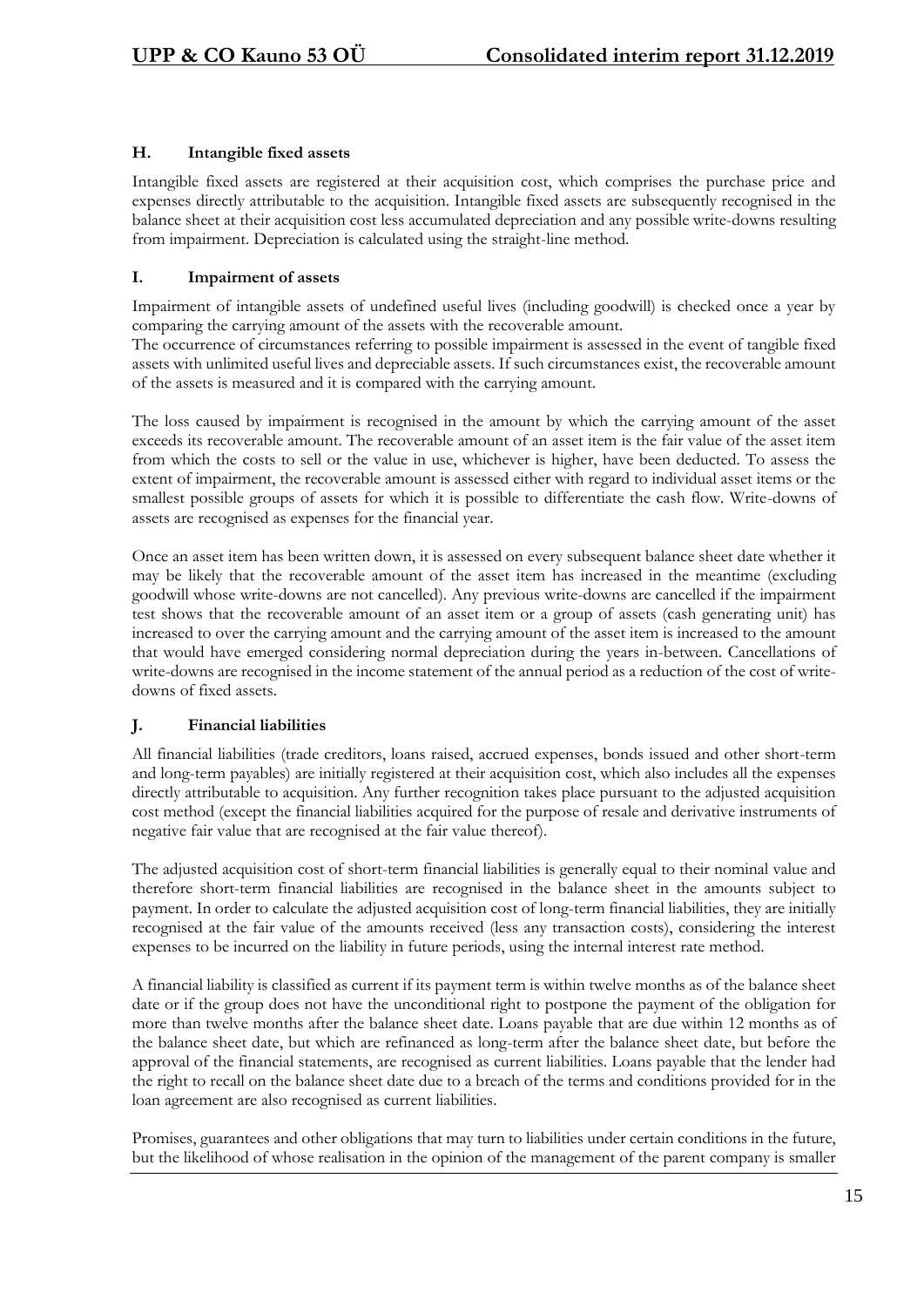than the likelihood of non-realisation, have been disclosed as contingent liabilities in the notes to the financial statements.

#### **K. Revenue**

Revenue from the sale of services is recognised in the period in which the service is provided if the revenue gained from providing the service can be reliably measured, the proceeds arising from the transaction are likely to be collected, and the expenses related to the transaction can be reliably assessed. Revenue from the sale of goods is recognised when all significant risks related to ownership have been transferred to the buyer, the proceeds arising from the sale are likely to be collected, and the expenses related to the sales revenue and the transaction can be reliably determined.

Sales revenue reflects the sale of services and goods related to the principal activity. Other operating revenue comprises irregular revenue not directly related to the principal activity.

Interest income is recognised on an accrual basis once it is likely that the group will gain economic benefit from the transaction and the amount of interest income can be reliably measured.

#### **L. Expenses**

Expenses are recognised on an accrual basis, i.e. at the moment when the economic transaction actually occurs, not when the liability is paid.

Expenses are recognised in the same period as the revenue associated with them. Expenses that are likely to participate in generating economic benefits in future periods are recognised on the balance sheet as assets at the moment of their emergence and as expenses in the period(s) when the expenses associated with them emerge.

Expenses of services and goods purchased directly for the purpose of the principal activity are recognised in the income statement under "Goods, raw materials and services". Other operating expenses comprise expenses that are not regarded directly as costs of provision of services. Other operating revenue comprises irregular expenses not related to the principal activity.

Interest expenses are recognised as financial expenses of the reporting period on the accrual basis.

#### **M. Corporate income tax**

Pursuant to the currently applicable Income Tax Act, a company registered in Estonia does not pay income tax on the profit earned, and profit distributed by way of a bonus issue is also not taxed. Companies pay income tax on profit distributed as dividends or other profit distributions, including disbursements from equity, that exceed the monetary and non-monetary contributions to the equity of the company upon the disbursement thereof by monetary or non-monetary means. On the basis of the abovementioned Act, profit distributed by the company as dividends or by other means is taxed with income tax at the rate of 20/80.

Pursuant to the tax legislation applicable in Estonia, the company is not able to disburse all its available equity without additional expenses; instead, a part of equity will be used to cover the income tax on dividends. Provisions in respect of future income tax payable on dividends are not formed before the declaration of dividends, but the relevant information is disclosed in the notes to the accounts.

Corporate income tax related to the disbursement of dividends or the making of other payments that reduce equity is recognised as a liability and an expense at the moment of announcing the dividends or other payments that reduce equity.

Income tax on dividends is recognised in the income statement under income tax expenses during the same period when the dividends are announced, regardless of the period for which they have been announced or when they are actually disbursed.

Taxation of subsidiaries registered in a foreign country.

Pursuant to the Income Tax Act, the net profit of the company, as adjusted with the temporary and permanent differences provided in the Income Tax Act, is subject to income tax in Lithuania, with the tax rate being 15%.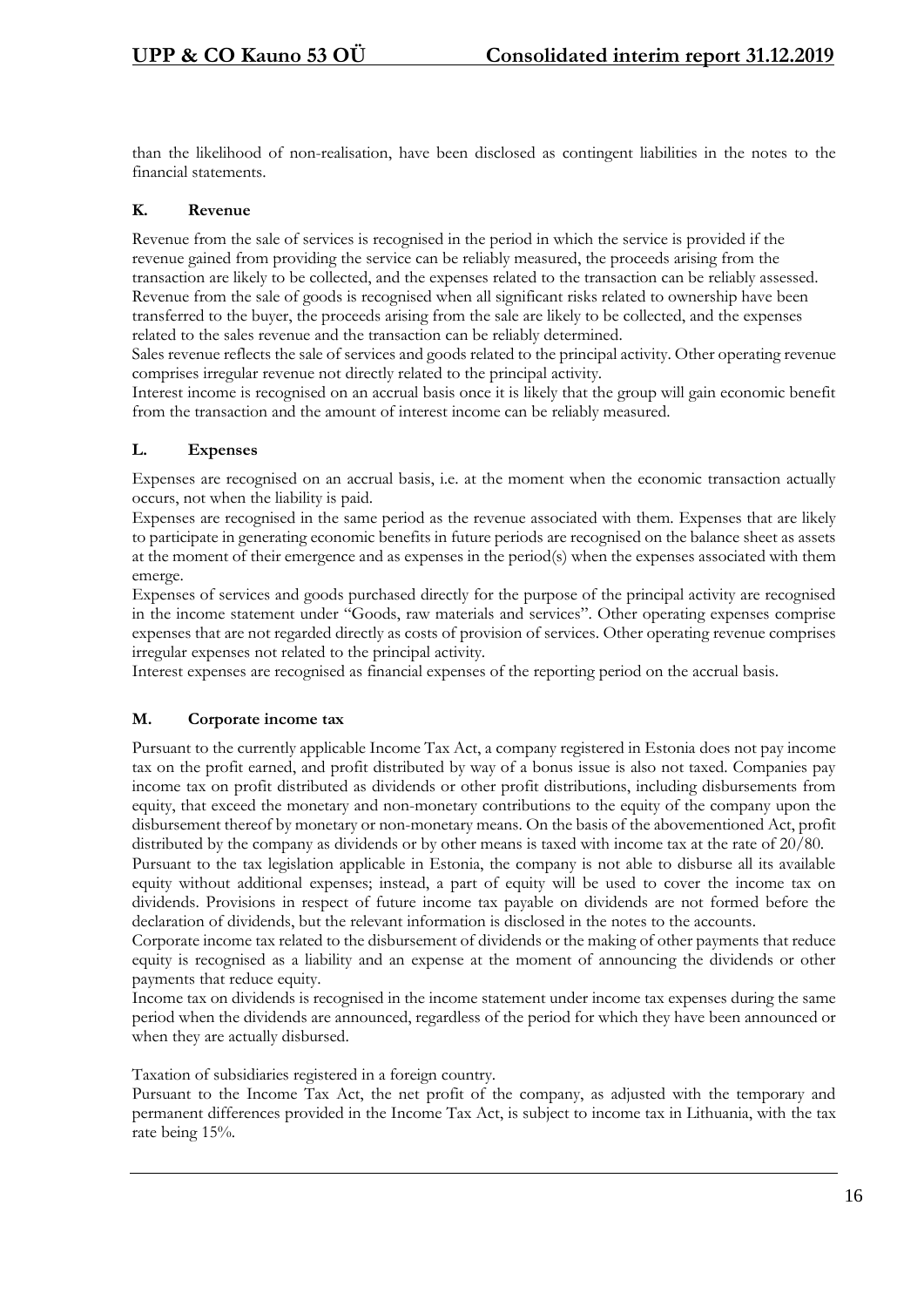Deferred tax has been recognised in the accounting pursuant to the liability method on all temporary differences as of the balance sheet date between the tax base and book value of the assets and liabilities. Deferred tax assets are only recognised if it is likely that gains will be earned in the future on whose account the deferred tax assets can be used.

#### **N. Lease accounting**

Lease transactions where all significant risks and benefits related to the ownership of the assets are transferred to the lessee are recognised as financial lease. Other lease transactions are treated as operating lease.

The Company leases its assets under operating lease conditions and therefore recognises assets in the balance sheet under regular conditions and similarly to other assets recognised in the balance sheet.

The lessor recognises the rental income received from operating lease during the rental period as revenue in the income statement. The payments made to the lessor are structured such as to increase together with the expected general inflation based on the published indexes in order to compensate for the expected increase in the expenses of the lessor in relation to inflation.

#### **O. Events after the balance sheet date**

The interim and annual accounts reflect the material circumstances that influence the evaluation of assets and liabilities and which occurred between the balance sheet date and the preparation date of the financial statements, but which are related to transactions that took place during the accounting period or earlier.

Events after the balance sheet date that have not been considered in the evaluation of assets and liabilities, but that considerably affect the result of the next financial year are disclosed in the financial statements.

#### **P. Impact of the global economy**

It is impossible for the management to offer reliable forecasts as to what the impact of potential future unstable conditions in the global economy would be on the group's activities and financial position. The management believes that it has taken all measures required to guarantee the group's sustainability and growth in the current conditions.

## **Q. Related parties**

Parties are considered to be related if one party either controls the other party or has significant influence on the business decisions made by the other party, including the parent company and other companies belonging to the same group, members of the supervisory board and the management board, their family members and companies that are controlled by said persons or where said persons have significant influence.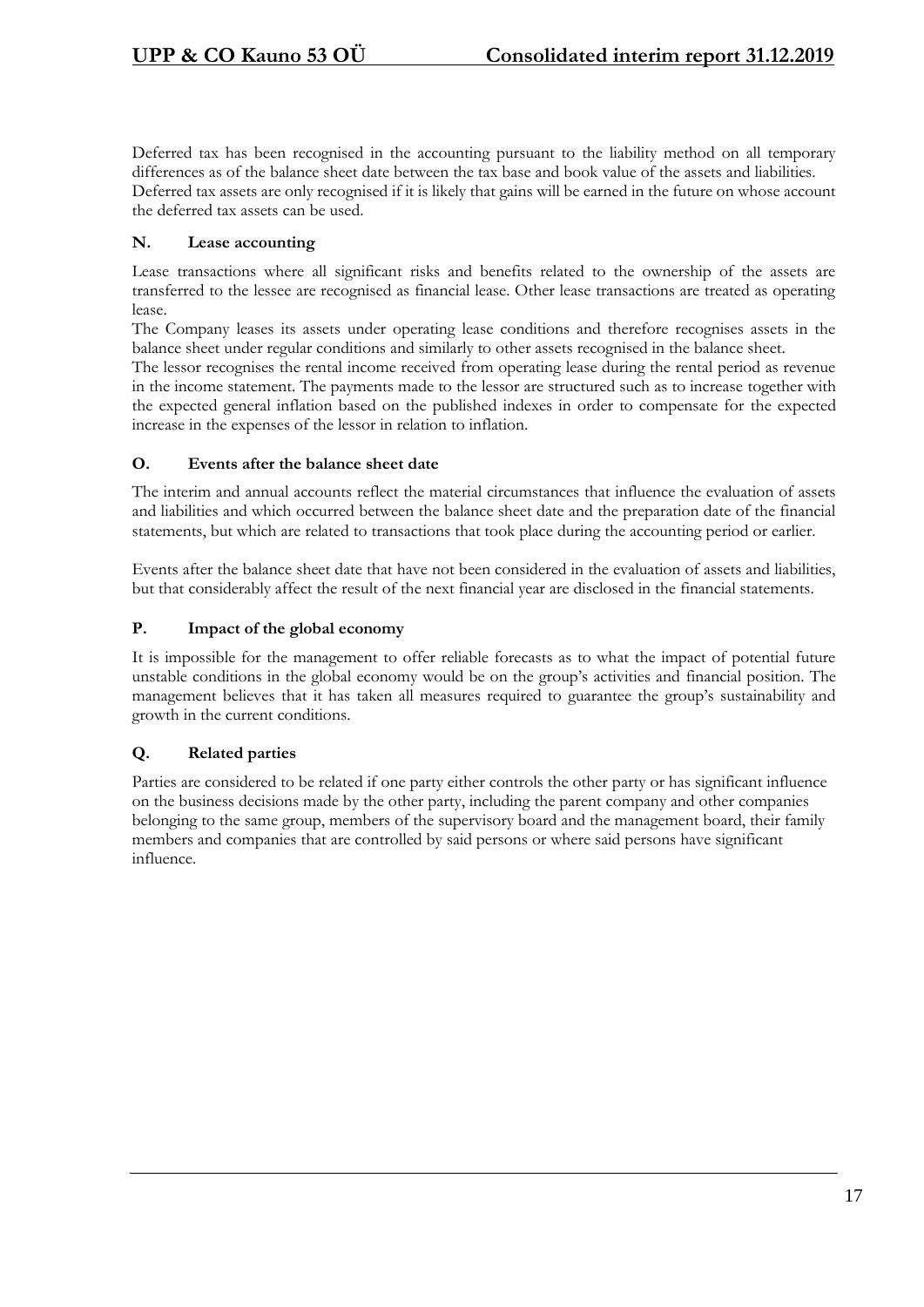**Note 2 Cash** (EUR)

|              |         | 31.12.2019 31.12.2018 |
|--------------|---------|-----------------------|
| Cash at bank | 362 919 | - 159.684             |
| Total cash   | 362 919 | 159 684               |

The Group has bank accounts in Swedbank and OP Corporate Bank Lithuanian Branch. Cash payments are not accepted.

#### **Note 3 Subsidiaries**

Group shareholding

|               |           | Country Holding $\%$ Holding $\%$ |            |
|---------------|-----------|-----------------------------------|------------|
|               |           | as of                             | as of      |
| Name          | location  | 31.12.2019                        | 31.12.2018 |
| Promalita UAB | Lithuania | $100\%$                           | $100\%$    |

The shares of the subsidiary are not listed on the stock exchange.

#### **Note 4 Investment properties**

(EUR)

|                           | Built-up   |            |
|---------------------------|------------|------------|
|                           | registered |            |
|                           | immovable  | Total      |
| <b>Balance 31.12.2017</b> | 15 350 000 | 15 350 000 |
|                           |            |            |
| Change in fair value      | 350 000    | 350 000    |
| <b>Balance 31.12.2018</b> | 15 700 000 | 15 700 000 |
|                           |            |            |
| Change in fair value      | 50 000     | 50 000     |
| <b>Balance 31.12.2019</b> | 15 750 000 | 15 750 000 |
|                           |            |            |

Investment properties have been recognised at fair value.

Colliers International Advisors UAB served as the independent evaluator.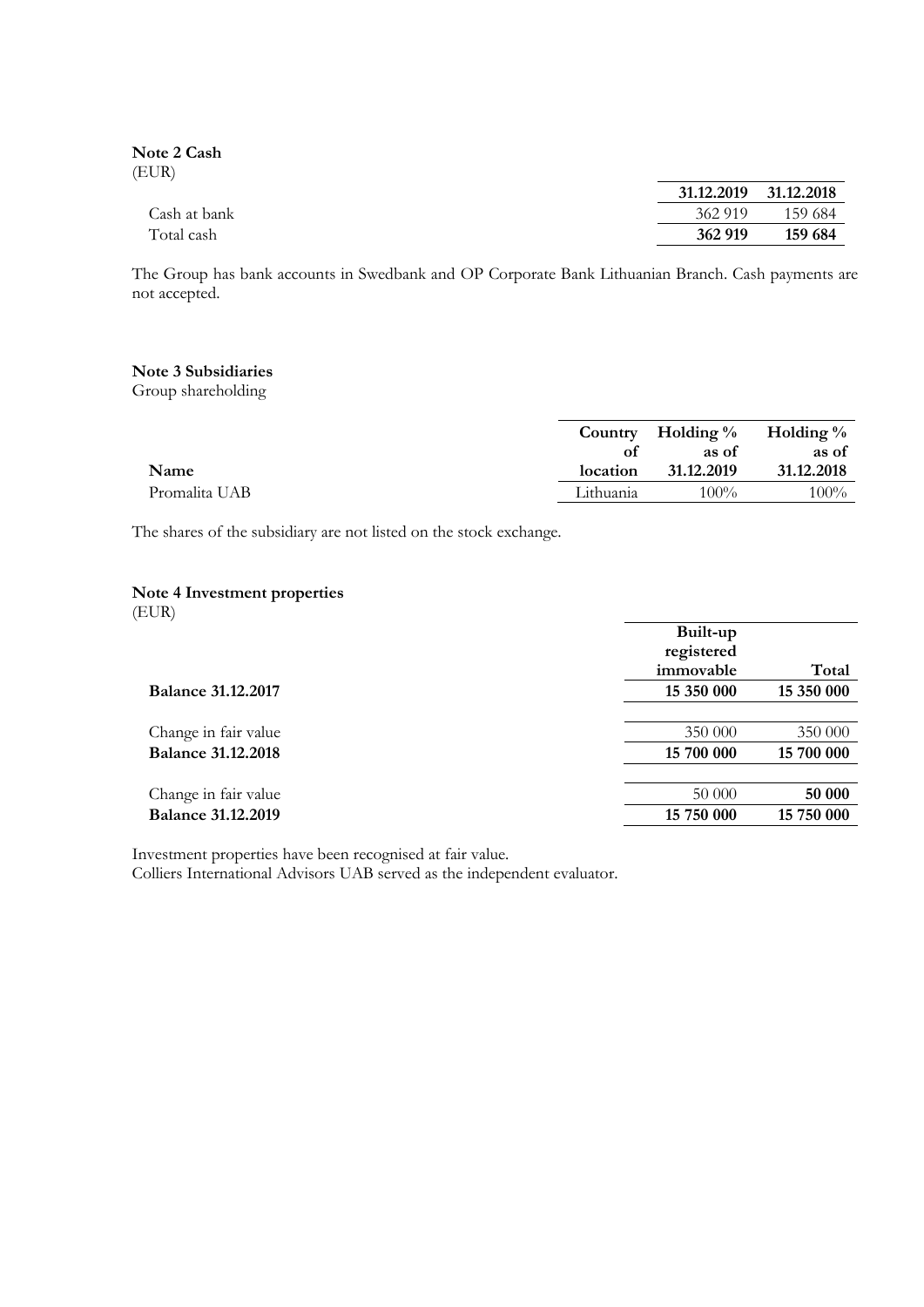#### **Note 5 Intangible fixed assets** (EUR)

|                           | Goodwill  | Total     |
|---------------------------|-----------|-----------|
| <b>Balance 31.12.2017</b> |           |           |
| Acquisition cost          | 1 280 818 | 1 280 818 |
| Residual value            | 1 280 818 | 1280 818  |
|                           |           |           |
|                           |           |           |
| Depreciation costs        | $-213470$ | $-213470$ |
|                           |           |           |
| <b>Balance 31.12.2018</b> |           |           |
| Acquisition cost          | 1 280 818 | 1 280 818 |
| Accumulated depreciation  | $-213470$ | $-213470$ |
| <b>Residual value</b>     | 1 067 348 | 1 067 348 |
|                           |           |           |
| Depreciation costs        | $-213468$ | $-213468$ |
| <b>Balance 31.12.2019</b> |           |           |
| Acquisition cost          | 1 280 818 | 1 280 818 |
| Accumulated depreciation  | -426 938  | $-426938$ |
| <b>Residual value</b>     | 853 880   | 853 880   |

## **Note 6 Loans payable**

| ×<br>v<br>× |  |
|-------------|--|

|                            | 31.12.2019 | Current | Long-term  | Liability  |
|----------------------------|------------|---------|------------|------------|
|                            |            | part    | part       | total      |
| Long-term bank loans $*$   |            | 460 000 | 7 513 333  | 7 973 333  |
| Long-term shareholder loan |            |         | 671 850    | 671 850    |
| Long-term bonds            |            |         | 4 700 000  | 4 700 000  |
| Total loans payable        |            | 460 000 | 12 885 183 | 13 345 183 |

|                            | 31.12.2018 | Current | Long-term  | Liability  |
|----------------------------|------------|---------|------------|------------|
|                            |            | part    | part       | total      |
| Long-term bank loans $*$   |            | 460 000 | 7 973 333  | 8 433 333  |
| Long-term shareholder loan |            |         | 671 850    | 671 850    |
| Long-term bonds            |            |         | 4 700 000  | 4 700 000  |
| Total loans payable        |            | 460 000 | 13 345 183 | 13 805 183 |

\* OP Corporate Bank Lithuanian Branch has issued the loan to the Group. The underlying currency of all the loans is the euro. See Note 14 for further information about collateral.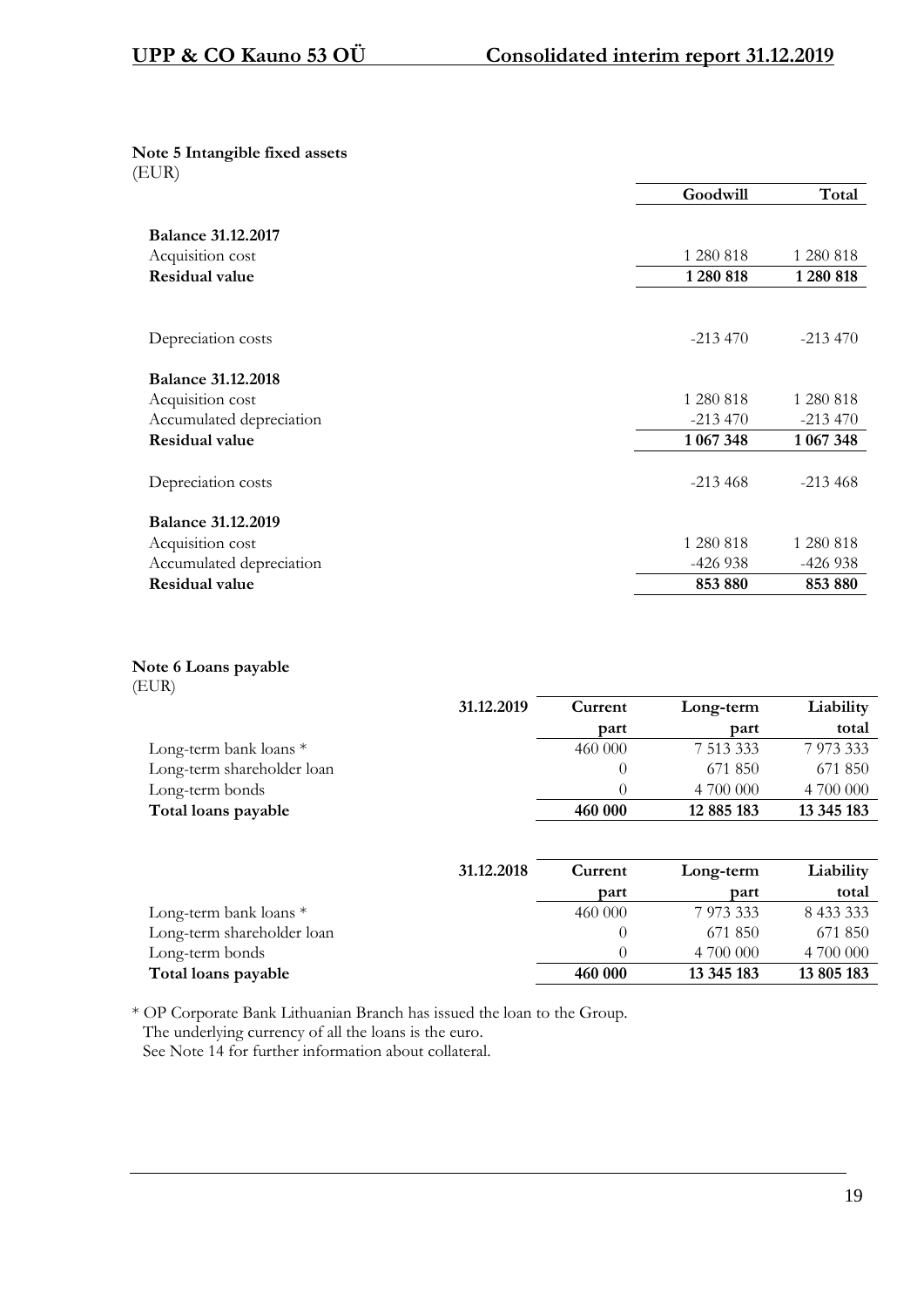#### **Note 7 Payables and prepayments**

(EUR)

|                                | 31.12.2019 | 31.12.2018 |
|--------------------------------|------------|------------|
| Trade creditors                | 5 7 1 9    | 2 0 9 1    |
| Payables to employees          | 87         | 108        |
| Prepayments received           | 746        | 49 665     |
| Interest payable               | 136 745    | 80 648     |
| Total payables and prepayments | 143 297    | 132 512    |

#### **Note 8 Long-term provisions**

The long-term provisions comprises the deferred income tax liability of the Lithuanian subsidiary.

#### **Note 9 Share capital**

|                        | 31.12.2019 | 31.12.2018 |
|------------------------|------------|------------|
| Share capital (EUR)    | 2 500      | 2 500      |
| Number of shares (pcs) |            |            |

#### Potential income tax liability of the Group

The retained earnings of the company as of 31 December 2019 amounted to EUR 1 191 662 (31.12.2018: EUR 826 505). The maximum amount of income tax payable upon disbursement of all retained profit as dividends is EUR 238 332,40 (31.12.2018: EUR 165 301). Therefore, EUR 953 329,60 (31.12.2018: EUR 661 204) can be disbursed as dividends.

The maximum potential income tax liability has been calculated on the assumption that the total distributed net dividends and income tax expense associated with their payment may not exceed distributable profits as of 31.12.2019.

#### **Note 10 Sales revenue** (EUR), per year

Sales revenue of the Group by geographical regions:

|                      | 2019 12   | 2018 12   |
|----------------------|-----------|-----------|
| Geographical regions | months    | months    |
| Lithuania            | 1 287 781 | 1 247 276 |
| Total                | 1 287 781 | 1 247 276 |
|                      |           |           |

Sales revenue of the Group by fields of activity:

|                             | 2019 12   | 2018 12   |
|-----------------------------|-----------|-----------|
| <b>Fields of activity</b>   | months    | months    |
| Lease of warehouse premises | 1 287 781 | 1 247 276 |
| Total                       | 1 287 781 | 1 247 276 |
|                             |           |           |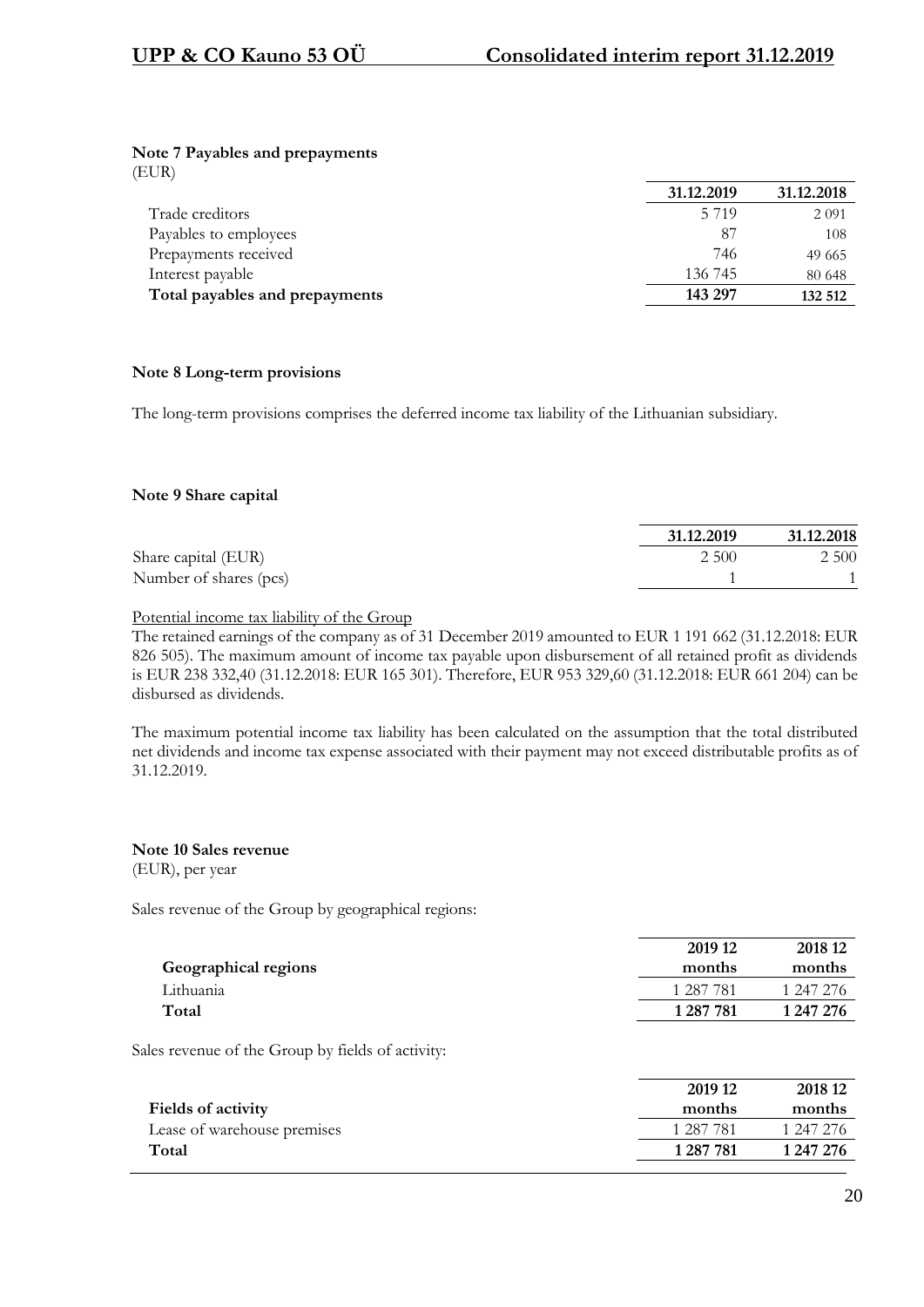#### **Note 11 Other operating expenses**

(EUR), per year

|                                           | 2019 12    | 2018 12   |
|-------------------------------------------|------------|-----------|
|                                           | months     | months    |
| Administration and office expenses        | $-26\,704$ | $-1720$   |
| Securities management expenses            | $-2950$    | $-6262$   |
| Expenses of legal and other consultations | $-16601$   | $-10.338$ |
| Total                                     | $-46255$   | $-18320$  |
|                                           |            |           |

# **Note 12 Financial revenue and expenses**

(EUR), per year

|                                      | 2019 12   | 2018 12  |
|--------------------------------------|-----------|----------|
|                                      | months    | months   |
| Interest expenses on bonds           | $-376000$ | -375 997 |
| Interest expenses on loans           | -186 174  | -198 127 |
| Total financial revenue and expenses | -562 174  | -574 124 |

#### **Note 13 Income tax**

The calculated income tax expenses of the Group have arisen due to the tax liability of the Lithuanian subsidiary.

#### **Note 14 Contingent liabilities and off-balance-sheet assets and liabilities**

The collateral for the loans and issued bonds is as follows:

- Mortgage in the first ranking on the registered immovable of RIMI LC in the amount of 11,960,000 euros with the market value of the real estate being at least 15,300,000 euros;
- Mortgage in the second ranking on the registered immovable of RIMI LC in the amount of 6,110,000 euros for the benefit of the collateral agent as the pledgee (established pursuant to a collateral agent contract and terms and conditions for the benefit of the investors).

#### **Note 15 Transactions with related parties** (EUR)

The following were deemed as related parties when the financial statements were prepared:

- a. owners (parent company and persons who control or have a significant influence over the parent company);
- b. executive management and senior management; and
- c. close relatives of the aforementioned persons and the companies being controlled by them or being under the significant influence of such persons.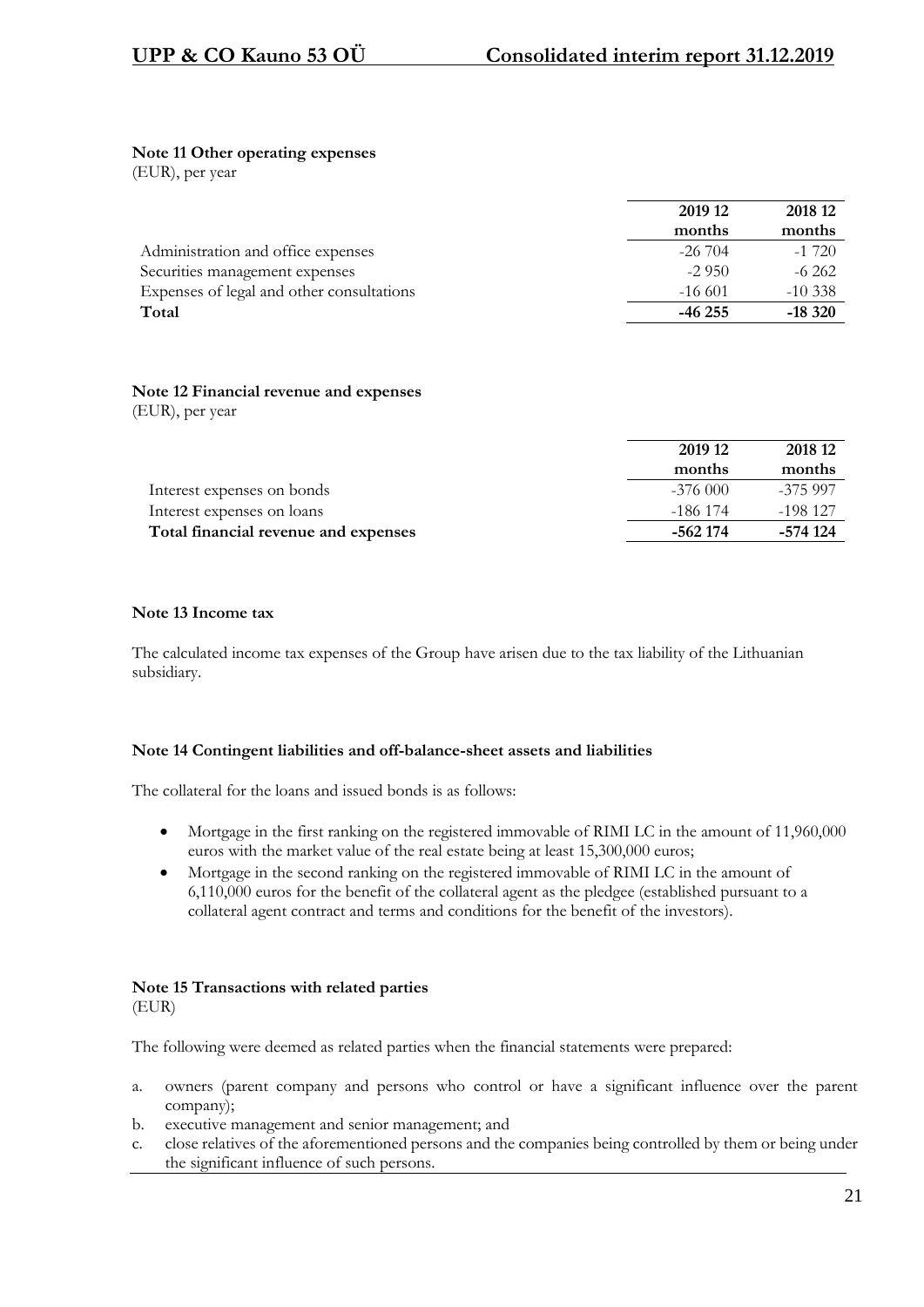As of 31.12.2018 and 31.12.2019, there were no receivables from related parties of the Group.

| Payables                                                  | 31.12.2019 | 31.12.2018 |
|-----------------------------------------------------------|------------|------------|
| Parent company and persons who control the parent company | 675 209    | 675 209    |
| Total                                                     | 675 209    | 675 209    |

Interest in the amount of EUR 40 311 has been calculated in the reporting period on loans received from related parties (2018: EUR 63 545).

Remuneration and other benefits in the total amount of 288 euros has been calculated for the members of the executive and senior management in the reporting period (2018: EUR 252). No remuneration was paid and no benefits were granted to the members of the supervisory board in the accounting period or the reference period. Premature termination of service contracts with members of the management board and the supervisory board would result in no liability to pay a severance bonus for the Group.

#### **Note 16 Unconsolidated balance sheet of Parent Company**

(EUR)

|                                     | 31.12.2019 | 31.12.2018 |
|-------------------------------------|------------|------------|
|                                     |            |            |
| Cash                                | 85 133     | 81 271     |
| Receivables and prepayments         | 36 899     | 36 652     |
| Total current assets                | 122 032    | 117 923    |
|                                     |            |            |
| Long-term financial investments     | 3 200      | 3 200      |
| Long-term receivables               | 5 356 350  | 5 356 350  |
| <b>Total fixed assets</b>           | 5 359 550  | 5 359 550  |
| <b>TOTAL ASSETS</b>                 | 5 481 582  | 5 477 473  |
| Payables and prepayments            | 84 291     | 80 648     |
| <b>Total current liabilities</b>    | 84 291     | 80 648     |
| Long-term loans payable             | 5 371 850  | 5 331 850  |
| Total non-current liabilities       | 5 371 850  | 5 331 850  |
| <b>TOTAL LIABILITIES</b>            | 5 456 141  | 5 452 498  |
|                                     |            |            |
| Share capital                       | 2 500      | 2 500      |
| Retained earnings                   | 22 941     | 22 475     |
| <b>TOTAL EQUITY</b>                 | 25 441     | 24 972     |
| <b>TOTAL LIABILITIES AND EQUITY</b> | 5 481 582  | 5 477 473  |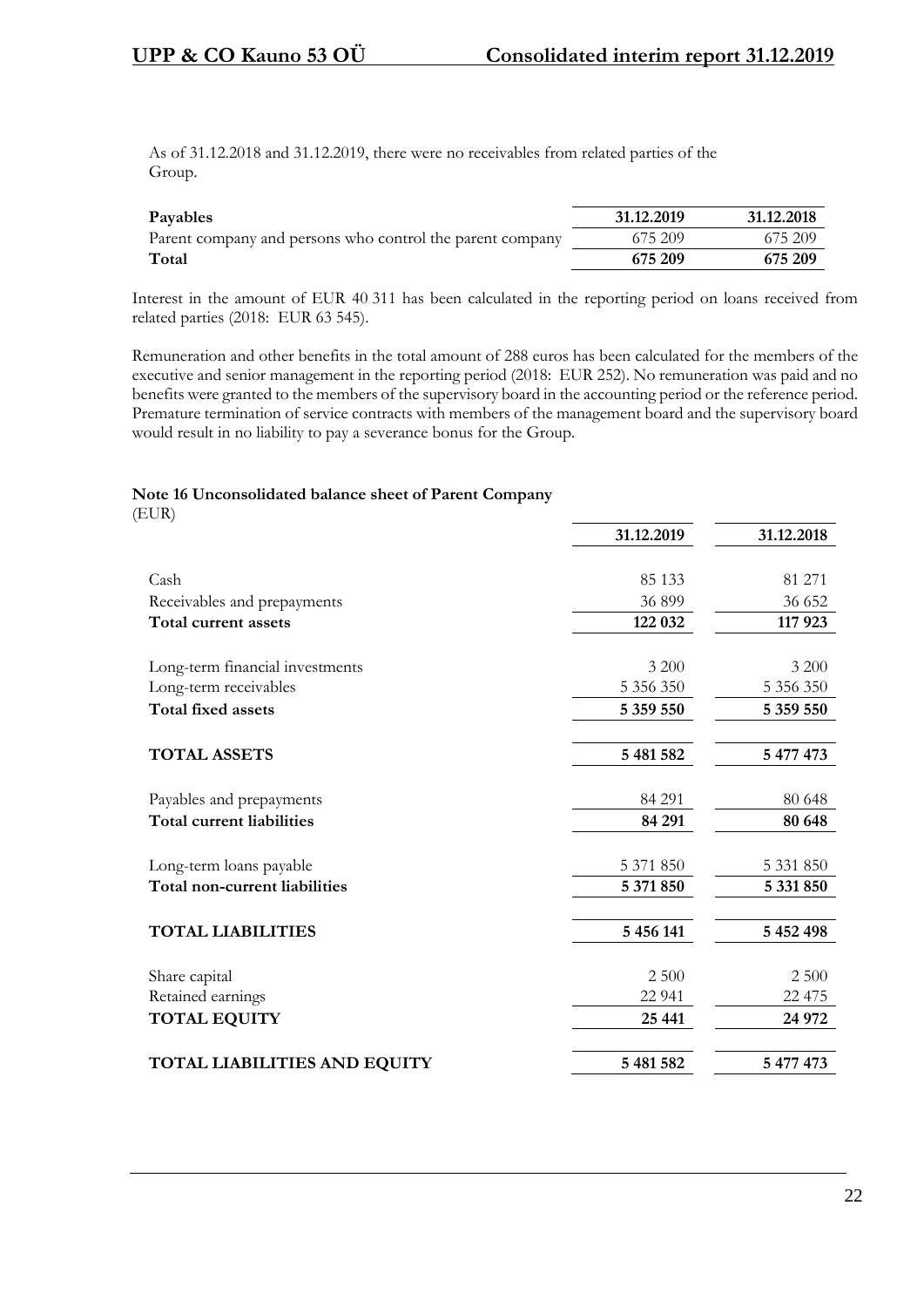## **Note 17 Unconsolidated income statement of Parent Company**

(EUR), per year

|                                      | 2019 12<br>months | 2018 12<br>months |
|--------------------------------------|-------------------|-------------------|
| Operating expenses                   | $-17687$          | $-8198$           |
| <b>Operating profit (loss)</b>       | $-17687$          | $-8198$           |
| Financial income (expenses)          | 18 15 3           | 21 14 6           |
| Profit before income tax             | 466               | 12 948            |
| Net profit (loss) for financial year | 466               | 12 948            |

## **Note 18 Unconsolidated cash flow statement of Parent Company**

(EUR), per year

|                                                                                | 2019 12      | 2018 12   |
|--------------------------------------------------------------------------------|--------------|-----------|
|                                                                                | months       | months    |
| Operating profit<br>Change in receivables and prepayments related to operating | $-17687$     | $-8198$   |
| activities                                                                     | $-247$       | $-11$     |
| Change in payables and prepayments related to operating                        |              |           |
| activities                                                                     | 3 6 4 3      | $\theta$  |
| Total cash flow from operating activities                                      | $-14291$     | $-8209$   |
| Asquisition of subsidiaries and associates                                     | $\theta$     | $-2500$   |
| Loans issued                                                                   | $\Omega$     | $-25000$  |
| Loans granted                                                                  | $\mathbf{0}$ | 132 350   |
| Interest received                                                              | 434 464      | 437 739   |
| Total cash flow from investing activities                                      | 434 464      | 542 589   |
| Loans raised                                                                   | $\theta$     | 136 600   |
| Repayments of loans raised                                                     | $\theta$     | $-186500$ |
| Interest paid                                                                  | $-416311$    | $-439547$ |
| Total cash flow from financing activities                                      | $-416311$    | -489 447  |
| Total cash flow                                                                | 3862         | 44 933    |
| Cash at beginning of period                                                    | 81 271       | 36 338    |
| Change in cash                                                                 | 3862         | 44 9 33   |
| Cash at end of period                                                          | 85 133       | 81 271    |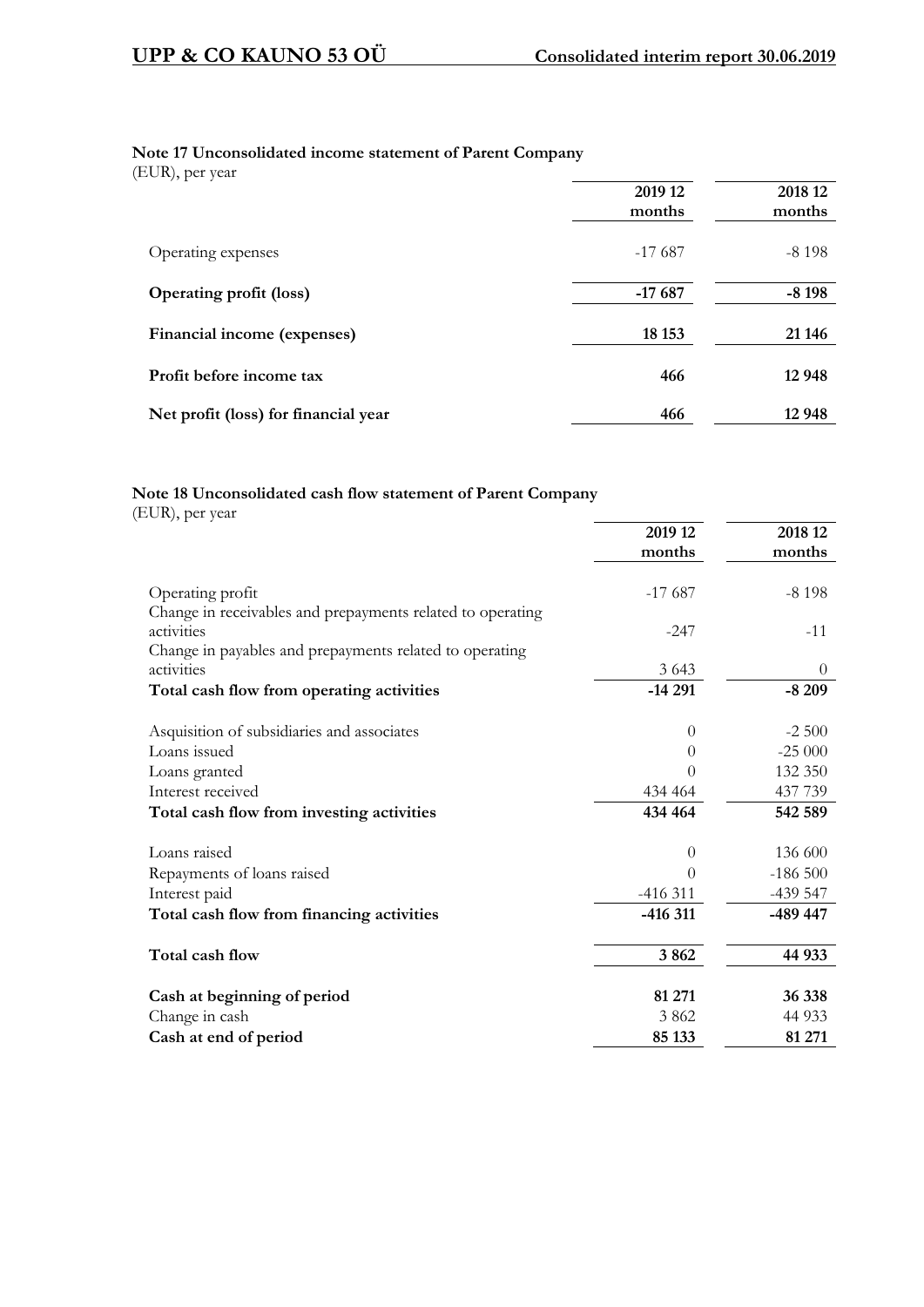## **Note 19 Statement of changes in equity of Parent Company**

|                             | Share capital | Retained | Equity  |  |
|-----------------------------|---------------|----------|---------|--|
|                             |               | profit   | Total   |  |
| As of 31.12.2017            | 2 500         | 9 5 27   | 12 0 27 |  |
|                             |               |          |         |  |
| Profit for reporting period | $\theta$      | 12 948   | 12 948  |  |
| As of 31.12.2018            | 2 500         | 22 4 7 5 | 24 975  |  |
|                             |               |          |         |  |
| Profit for reporting period | 0             | 466      | 466     |  |
| As of 31.12.2019            | 2 500         | 22 941   | 25 441  |  |